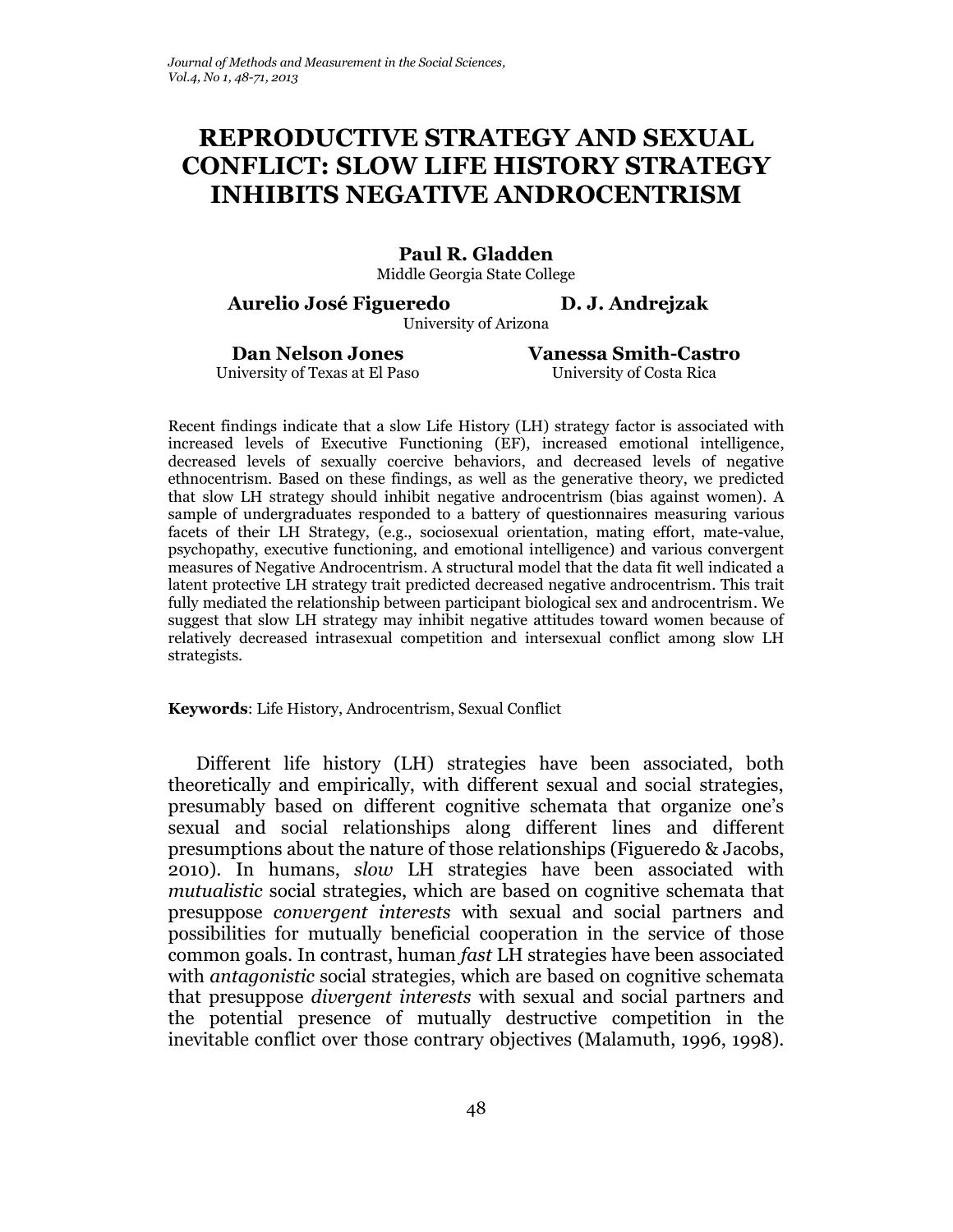Slow LH strategy has therefore been hypothesized to be *inhibitory* toward antisocial and rule-breaking behaviors. Conversely, fast LH strategy has been hypothesized to be at least *permissive* of these behaviors and perhaps, even *promotive* of them (e.g., Rushton, 1985; Ellis, 1988, 1989a, 1989b; Figueredo et al., 2006; Figueredo, Gladden, & Hohman, 2012b; Gladden, Sisco, & Figueredo, 2008; Gladden, Welch, Figueredo, & Jacobs, 2009; Gladden, 2011).

Figueredo, Andrzejczak, Jones, Smith-Castro, and Montero-Rojas (2011) recently reported a relationship between slow LH strategy and reduced levels of self-reported negative ethnocentrism. This indicated that slow LH appears to inhibit not only intersexually aggressive behaviors such as sexual coercion (Gladden et al., 2008) and intimate partner aggression (Figueredo, Gladden, & Beck, 2012a), but also inhibits tendencies towards intergroup bias, which would seem to involve some intrasexual aggressiveness as well. However, although the two latent factors representing slow LH strategy that were constructed as predictors in the previous studies of sexually coercive behavior and of negative ethnocentrism shared some of their manifest indicators, the overlapping sets of convergent indicators used to measure these two "protective" common factors were not exactly identical. Each also contained some unique indicators that were not included in the other study.

The primary methodological objectives of the present study were therefore to determine if these two partially overlapping subsets of convergent indicators were measuring the same latent trait, with the same internal hierarchical structure. If the two latent common factors found in both of the previous studies (inhibiting sexual coercion and negative ethnocentrism) are indeed the same latent construct, then it strongly implies a single "protective" slow LH strategy may inhibit antagonistic social attitudes and behaviors generally rather than just sexually coercive behaviors and negatively ethnocentric attitudes. Furthermore, the latent structure of this single "protective" slow LH strategy factor should be hierarchical in its latent organization, and conform to the theoretical partitioning of the different cognitive schemata presumably underlying the organization of an individual's sexual and social relationships into the two inversely-covarying and lower-order latent categories specified by Figueredo and Jacobs (2010): (1) *mutualistic* social strategies; and (2) *antagonistic* social strategies. Finally, based on this reconceptualization of the underlying nomological relations, we should be able to directly link this single "protective" slow LH strategy factor to *negative androcentrism,* which represents the broadly defined set of cognitive, attitudinal, and affective biases against women that has been implicated by standard social science theories in the etiology of both sexual coercion and intimate partner violence, and this negative *androcentrism* construct should exhibit sufficient discriminant validity with respect to the negative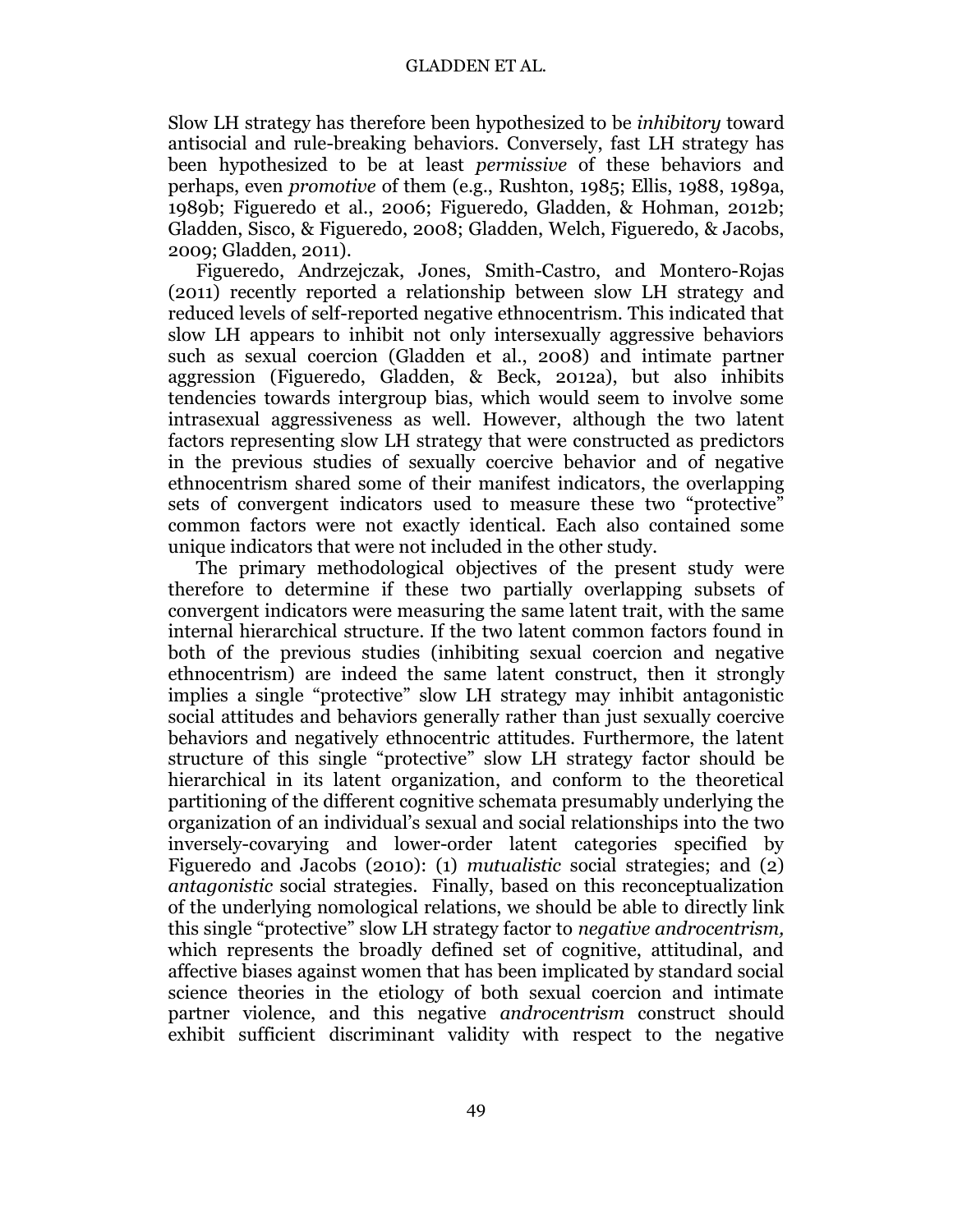*ethnocentrism* construct previously identified by demonstrating generalizability across different ethnic groups in which the women may be nested, in that specifically-targeted and ethnically-heterogeneous indicators of *androcentrism* should show strong convergent validity across the selected ethnicities.

While achieving the methodological objectives of providing evidence of both convergent and nomological validation, providing joint empirical support for this particular conjunction of measurement and structural hypotheses should simultaneously achieve two important substantive objectives: (1) subjecting the theoretically-specified bipartite latent structure of the unitary higher-order slow LH strategy factor to a nontrivial risk of falsification; and (2) further extending the nomological network of that construct to include the theoretically-expected inhibition of *negative androcentrism* itself, which was an auxiliary hypothesis that was theoretically implied by the previous work but not explicitly supported by any of the empirical evidence presented.

## **Life History Theory**

According to LH Theory, organisms must make strategic resource allocation "decisions" regarding how to spend their limited bioenergetic and material resources among various fitness components. The theory implies that fast LH strategists exhibit increased resource investment in offspring quantity over quality, present over future reproduction, and mating effort over parental effort. "Slow" LH strategists exhibit the opposite pattern: resource investment in offspring quality over quantity, future over present reproduction, and parental over mating effort (Kaplan & Gangestad, 2005). Furthermore, a particular collection of personality and individual difference characteristics within a single individual may adaptively facilitate a coordinated fast or slow LH strategy. For example, strong inhibition of prepotent responses seems facilitative of a slow LH strategy characterized by future reproduction and long-term romantic relationships (Olderbak & Figueredo, 2010) and functionally discordant with a fast LH strategy. Supporting this idea, an aggregated latent trait, measured by various theoretically specified indicators of LH strategy, correlates with self-reported executive functions (i.e. "self-control") (Figueredo et al., 2012a; Figueredo et al., 2012b; Salmon, Figueredo, & Woodburn, 2009).

Theoretically, clusters of Fast LH strategy characteristics develop, both over phylogenetic and ontogenetic timescales, in response to cues of unpredictable and uncontrollable environmental conditions, where rates of extrinsic morbidity and mortality are high (Ellis et al., 2009). An individual presented with cues indicating morbidity-mortality threat may adaptively accelerate sexual maturity, produce large numbers of babies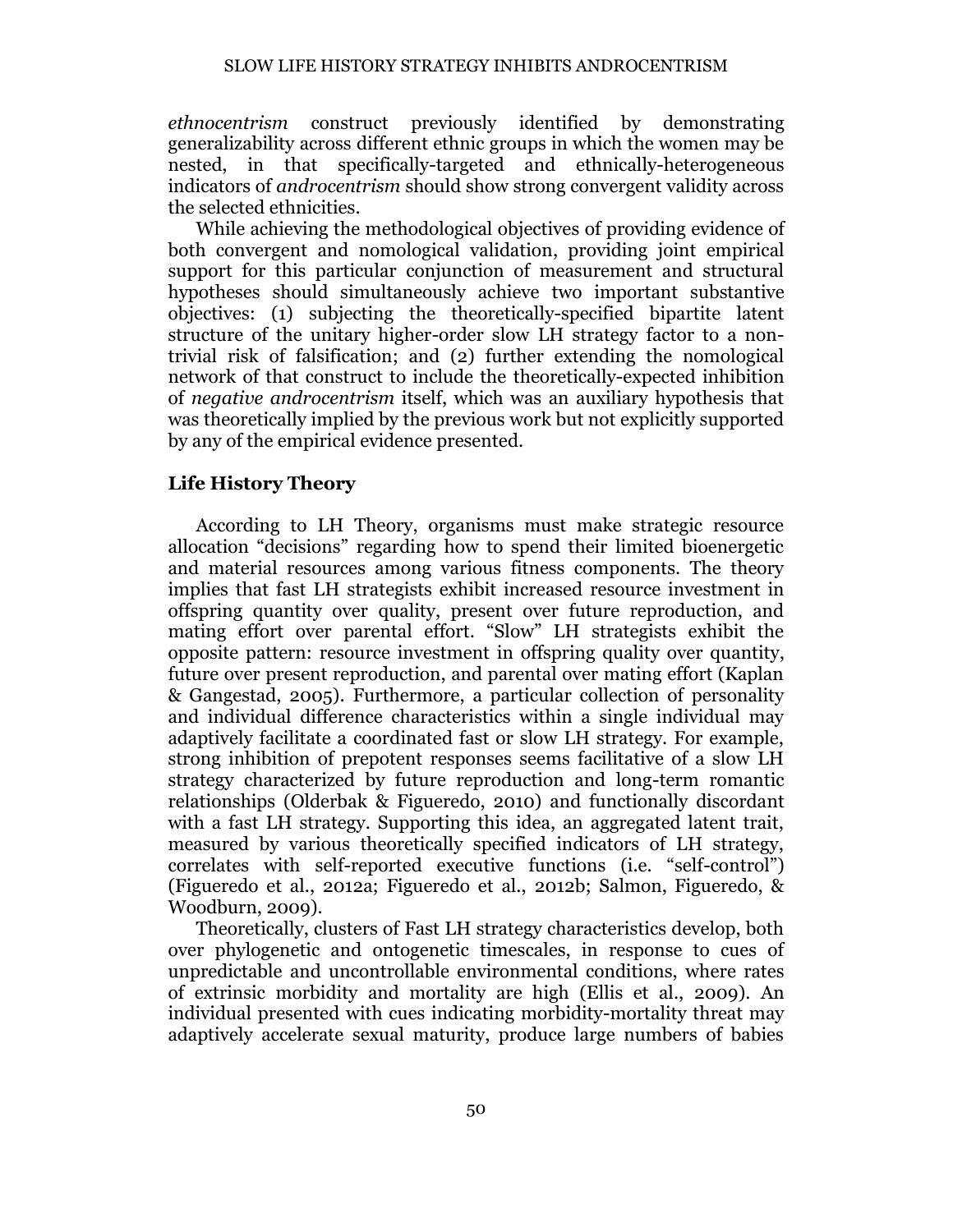with a large number of genetically diverse sexual partners (Figueredo & Wolf, 2009). Whereas individuals exhibiting this cluster of characteristics would be relatively successful reproducers, individuals that exhibited relatively delayed sexual maturity, fewer (but perhaps higher) quality offspring, or restricted sociosexuality would be selected against. The same logic holds for other functionally concordant individual difference and personality characteristics that form coordinated LH trait composites.

## **Relations to Sexually Coercive and Violent Behaviors**

More specifically, a latent common factor composed of slow LH traits was recently linked to reduced frequencies of self-reported sexually coercive behaviors (Gladden et al., 2008) and intimate partner aggression (Figueredo et al., 2012b). Both of these findings were interpreted as suggesting that slow LH strategy strategically inhibits intersexual aggression. Both sexually coercive behaviors and intimate partner aggression, when perpetrated by men against women, have been hypothesized to result from what has been called *negative androcentrism*, which is broadly defined set of cognitive, attitudinal, and affective biases against women. Negative androcentrism has been variously construed to include constructs such as hostile masculinity, hostility towards women, rape myths acceptance, and "modern" sexism, encompassing certain subtler forms of sexual discrimination. We therefore hypothesize that slow LH strategies will serve an inhibitory and protective function against negative androcentrism and that this relationship partially mediates the reduction of sexually coercive and violent behaviors previously documented.

#### **Relations to Negative Ethnocentrism**

Negative ethnocentrism can be broadly defined set of cognitive, attitudinal, and affective biases against persons belonging to other ethnic groups. Many classic theorists and researchers have implied that there exist various connections between negative androcentrism and negative ethnocentrism. One link between negative androcentrism and negative ethnocentrism is that they are both believed to rely on stereotype activation (Glick & Fiske, 1999). Androcentrism and ethnocentrism thus share similar cognitive and affective processes, insofar as they both draw upon stereotypes and heuristic knowledge about a group to make generalizations.

The actual stereotypes elicited, however, are different when one expresses negatively ethnocentric as opposed to negatively androcentric biases (Glick & Fiske, 1996). For example, negative ethnocentrism may have its evolutionary roots, at least in part, in disease avoidance (Kurzban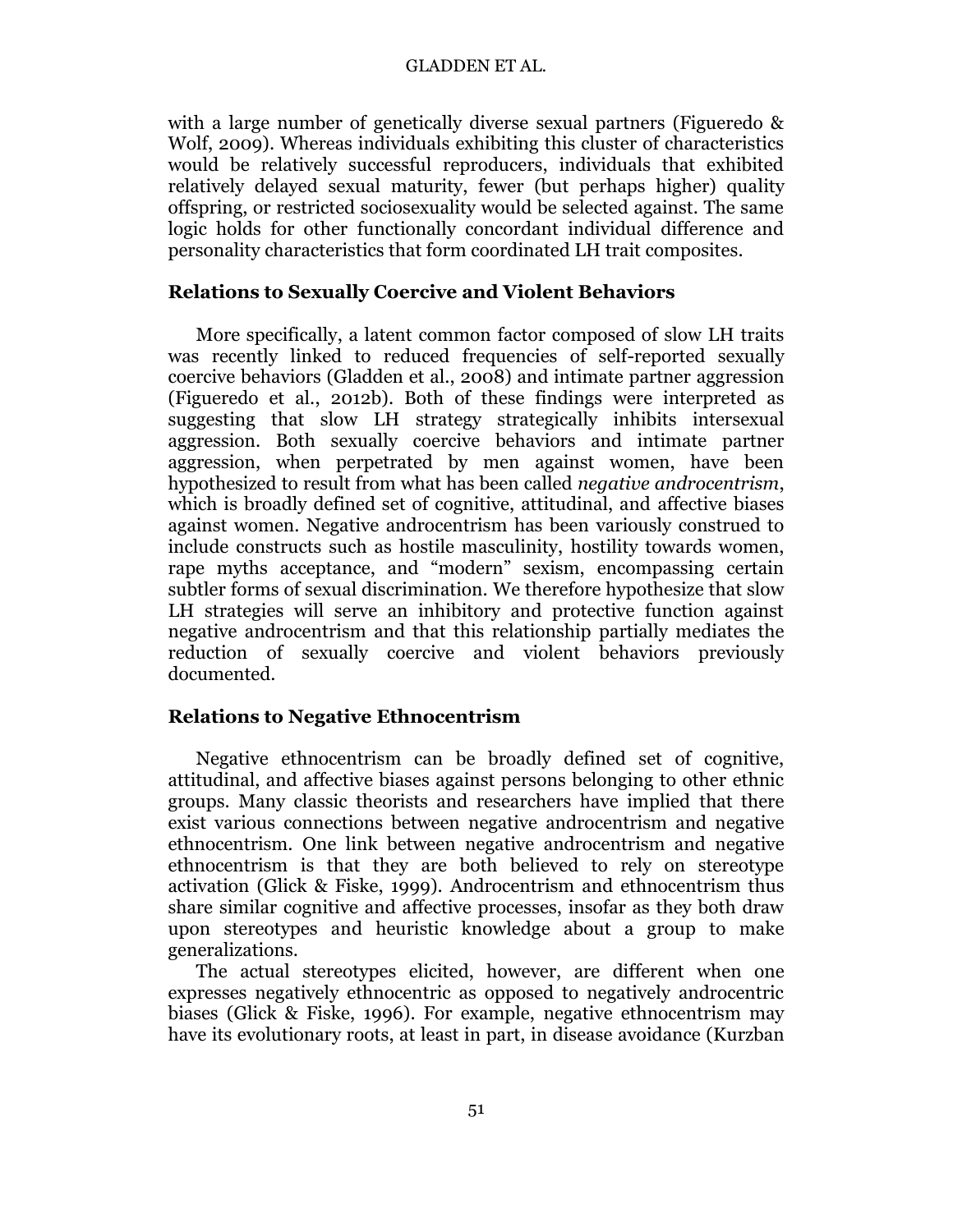& Leary, 2001; Schaller, Faulkner, Park, Neuberg, & Kenrick, 2004; Navarette & Fessler, 2006; Navarette, Fessler, & Eng, 2007), whereas negative androcentrism is associated with adherence to socially prescribed gender roles (e.g., Larsen & Long, 1988). For example, women are often seen in very positive ways with respect to nurturance and communal attributes (Eagly, Mladinic, & Otto, 1991), but are often seriously rebuked when they take on more agentic roles (Rudman & Glick, 2001).

Nevertheless, similar arguments have been made about the automaticity of both negative androcentrism and negative ethnocentrism and the motivations needed to overcome these impulses (Klonis, Plant, & Devine, 2005). Inhibitory mechanisms have long been discussed on the Social Psychology literature in relation to prejudice (e.g., Devine, 1989). In her groundbreaking work, Devine found that prejudice responses are relatively automatic in most individuals, but those who had both the motivation and the capability to suppress such negative responses generally were able to reframe their thoughts and behave in nonprejudiced ways.

Since Devine's work, there has been a large body of evidence supporting the automatic associations of prejudice and the literature on the role of motivations controlling such reactions has flourished (see Graziano & Habashi, 2010 for review). With respect to self-regulation, interacting with mixed minorities can be a psychologically taxing on one's executive resources and control leading to diminished resources for the future. The greater the need to inhibit, the more taxed an individual gets (Richeson & Shelton, 2003).

Even if an individual has the motivation to control prejudice, the source of that motivation may have an impact on an individual's responses (e.g., Plant & Devine, 1998). For example, Plant and Devine found that those who only act non-prejudiced due to pressure from the outside world are more likely to engage in discriminatory behaviors in private than are individuals who act non-prejudiced because of "internal" motivation. Furthermore, even if an individual has the *proper* (i.e., "internal") motivation to avoid prejudicial responses, a lack of executive functioning resources may still create prejudicial behavior. These findings have been applied to adults for multiple ethnic groups (Plant & Devine, 1998) and in the domain of sexism (Klonis et al., 2005). Such automatic prejudices have been found in children and adolescents with similar outcomes (Degner & Wentura, 2010). Given the evidence put forth, it is clear that an individual either not motivated or not able to control prejudice of any kind will not.

For these and other substantive reasons, including as a general methodological precaution, we decided to include various convergent measures of socially-desirable responding in the present study to be able to statistically control for such potentially-confounding systematic biases in responding.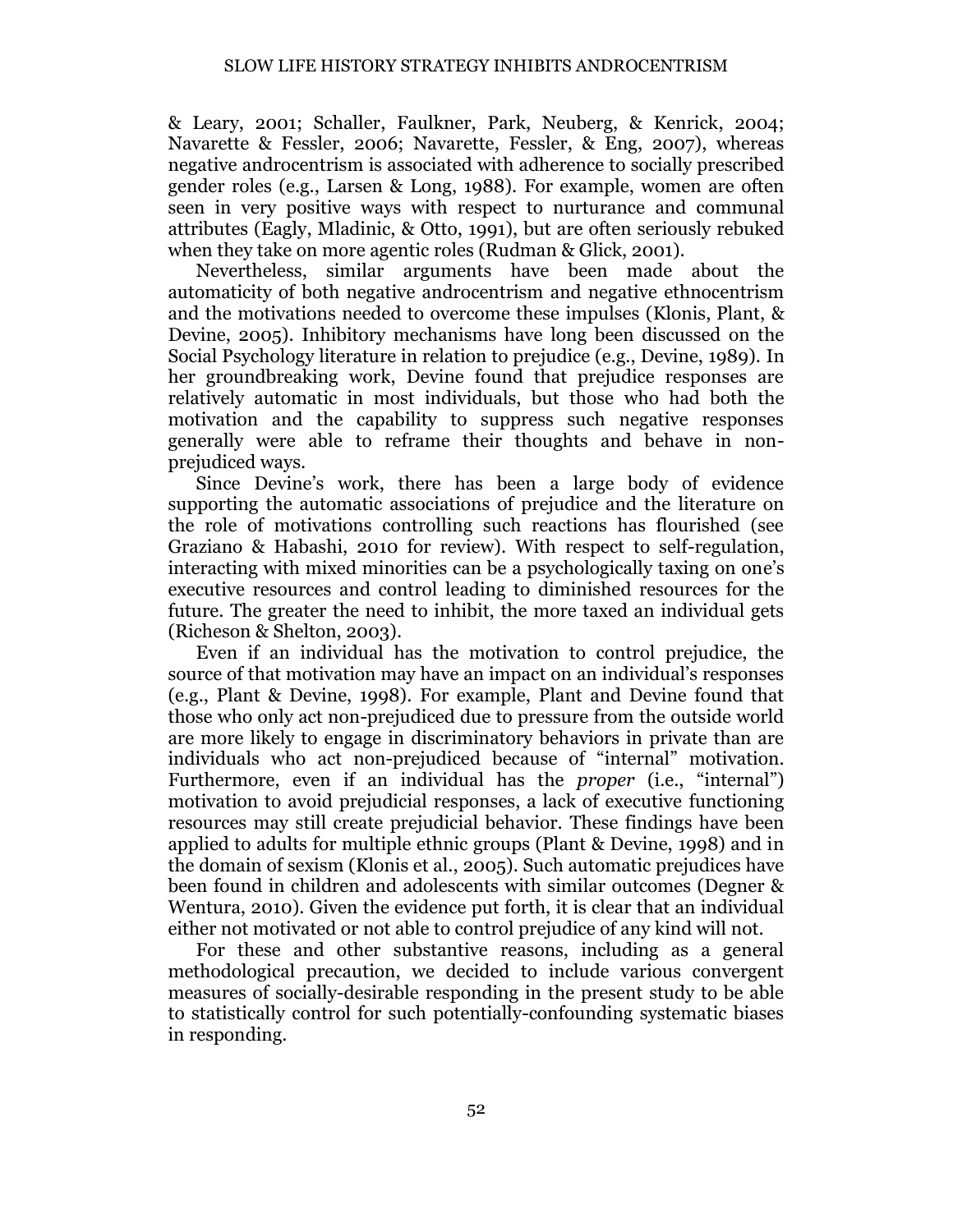#### **Method**

#### **Participants**

One-hundred and two undergraduate students (37 males and 65 females), enrolled in an Introductory Psychology course participated.

#### **Procedure**

Participants completed a series of self-report questionnaires on a personal computer that measured their life-history strategies, executive self-control, emotional intelligence, mating-effort, mate-value, psychopathy, Machiavellianism, reactive and proactive aggression, and various measures of Negative Androcentrism. Participants signed up for the study, provided informed consent, and completed the questionnaires over the internet through a secured website.

#### **Measures**

#### **Mutualistic Social Strategies Measures.**

*Mini-K Short Form of the ALHB* **(***Mini-K***)** (Figueredo et al., 2006). Slow LH strategy was assessed using the Mini-K Short Form, consisting of 20 Likert-scale items based on the 199-item Arizona Life History Battery (*ALHB*; Figueredo, 2007). The ALHB is a battery of cognitive and behavioral indicators of life history strategy compiled and adapted from various original sources. The Mini-K correlates 0.85 with the full *ALHB* (Gladden, Figueredo, & Jacobs, 2009). The scale ranges from -3 (Disagree Strongly) to +3 (Agree Strongly) and includes items such as, "While growing up, I had a close and warm relationship with my biological father" and "I am closely connected to and involved in my community".

*Mate Value Inventory (MVI)* (Kirsner, Figueredo, & Jacobs, 2003*)* was used to assess evaluative self-assessment. The MVI is a 17-item measure of self-perceived qualities that are considered desirable in a romantic or sexual partner. The scale ranges from -3 (Extremely low on this characteristic) to  $+3$  (Extremely High on this characteristic) and includes items such as "Good sense of humor" and "intelligent".

*Emotional Intelligence Scale-Short Form (EISF)* (Adapted From Andrade, Navarro, & Yock, 1999). The criteria for selection of the particular subset of items used in the EISF were described in Figueredo et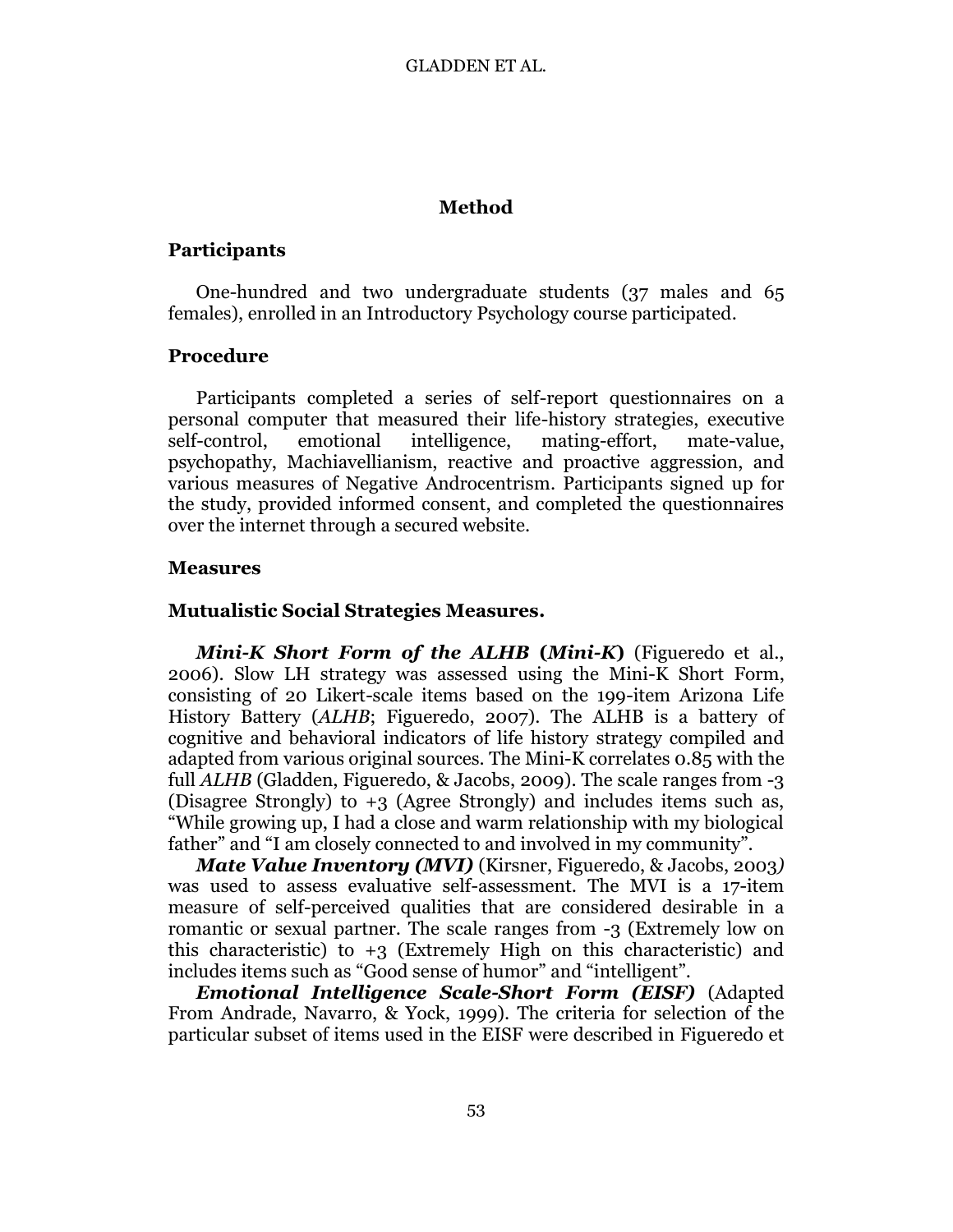al. (2011). Sample items on the short form include: "It is difficult for me to pay attention to people until they finish talking" and "When I get angry, I blow up without wanting it".

*Behavioral Regulation Scales of the Behavior Rating Inventory of Executive Function - Adult version (BRIEF-A)* (Gioia, Isquith, Retzlaff, & Espy, 2002) was used to assess Executive Functions, including behavioral inhibition, cognitive inhibition, and appropriate regulation of behavior. This portion of the BRIEF-A is a 30 item self-report instrument of adult self-regulation in everyday environments that assess Emotional Control (e.g., "I overreact emotionally"), Inhibition (e.g., "I tap my fingers or bounce my legs"), Self-Monitoring (e.g., "I don't think about consequences before doing something"), and Set Shifting (e.g., "I have trouble changing from one activity or task to another"). The scale ranges from 0 (Never) to 6 (Almost Always) and asks participants to report the frequency of each problematic behavior over the past month. For present purposes, all items were reverse-scored to indicate better, rather than worse, Behavioral Regulation.

*Multidimensional Sociosexual Orientation Inventory (MSOI) Long-term Mating Scale* (Jackson & Kirkpatrick, 2007). The subscale contains 10-items and measures preference for long-term sexual relationships (LTSR). The LTSR scale ranges from -3 (Strongly Disagree) to +3 (Strongly Agree) and includes items such as: "Finding a long-term romantic partner is not important to me" (reversed scored item) and "I can see myself settling down romantically with one special person."

# **Antagonistic Social Strategies Measures.**

*MSOI Short-Term Mating Scale* (Jackson & Kirkpatrick, 2007). The subscale contains 10-items and measures preference for short-term sexual relationships (STSR). The STSR scale includes items such as: "Sex without love is ok" and "I can imagine myself being comfortable and enjoying "casual" sex with different partners"*.*

*Mating Effort Scale (MES)* (Rowe, Vazsonyi, & Figueredo, 1997) measures the effort (e.g., time and energy) allocated toward obtaining and maintaining sexual partners. There are 10 items specific for male respondents and 10 specific for female respondents. The scale ranges from -2 (strongly disagree) to +2 (strongly agree) and includes items such as: "I think girls find me naturally attractive" and "I would rather date several boys at once than just one boy".

*Levenson Psychopathy Self-Report* (Levenson, Kiehl, & Fitzpatrick, 1995) is a two-dimensional measure of psychopathic attitudes and behaviors. The first is a 16-item inventory measuring primary psychopathy; the second is a 10-item inventory measuring secondary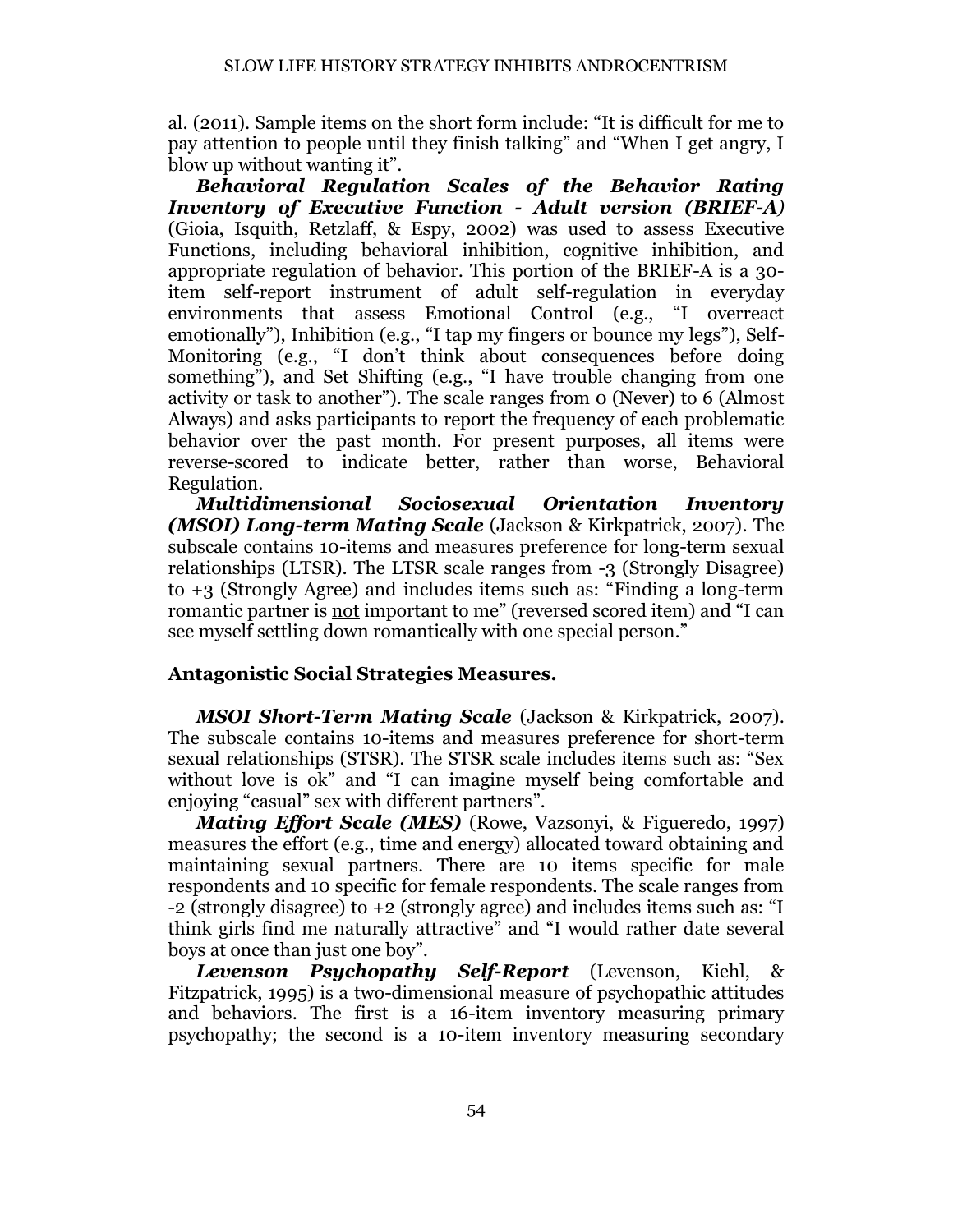psychopathy. Each scale ranges from -2 (Disagree Strongly) to +2 (Agree Strongly). Sample items include "I feel bad if my words or actions cause someone else to feel emotional pain" (reversed scored primary psychopathy scale) and "I find myself in the same kinds of trouble, time after time" (secondary psychopathy scale).

*Self-Report Psychopathy Scale (SRP III.12)* (Paulhus, Neumann, & Hare, in press) is a 64-item measure of psychopathic attitudes and behaviors, which includes subscales assessing interpersonal manipulation, callous affect, erratic lifestyle, and criminal tendencies. The scale, which was slightly adapted ranged from  $-2$  (Strongly Disagree) to  $+2$ (Strongly Agree) and includes items such as "I purposely tried to hit someone with the vehicle I was driving" and "I never feel guilty over hurting others".

*Machiavellianism Short Form* (Christie & Geis, 1970*)* is a 10-item measure of Machiavellian attitudes. The scale, which ranges from -2 (Disagree Strongly) to +2 (Agree Strongly), includes items such as "The best way to handle people is to tell them what they want to hear" and "Anyone who trusts anyone else is asking for trouble".

*Buss-Perry Aggression Questionnaire (BPAQ)* (Buss & Perry, 1992) is a 29-item measure of physical aggression, verbal aggression, anger, and hostility. The scale, which we slightly adapted, ranged from -3 (Strongly Disagree) to +3 (Strongly Agree) and included items such as "I can think of no good reason for every hitting a person" and "I have threatened people I know".

# **Biases against Mexican Immigrant Women and towards European American Women Measures.**

*Subtle and Blatant Prejudice towards Mexican Immigrant Women Scale* **(***SBPS-MIW***) and** *Subtle and Blatant Prejudice towards European American Women Scale* **(***SBPS-EAW***).** Fourteen items from the Subtle and Blatant Prejudice Scale (*SBPS;* Pettigrew & Merteens, 1995) were used to tap both forms of prejudice against women of each of these two different ethnic groups. The *subtle* subscale measures three aspects of a covert form of antipathy: (1) defense of traditional values, (2) exaggeration of gender differences, and (3) denial of positive emotions; while the *blatant* subscale taps overt antipathy based on: (1) perceived threat from out-groups, (3) opposition to intimacy with out-group members, and (3) open rejection. Sample items include "Mexican immigrant women living here teach their children values and skills different from those required to be successful in the United States" (*subtle* subscale) and "Mexican immigrant women have jobs that American men should have" (*blatant* subscale).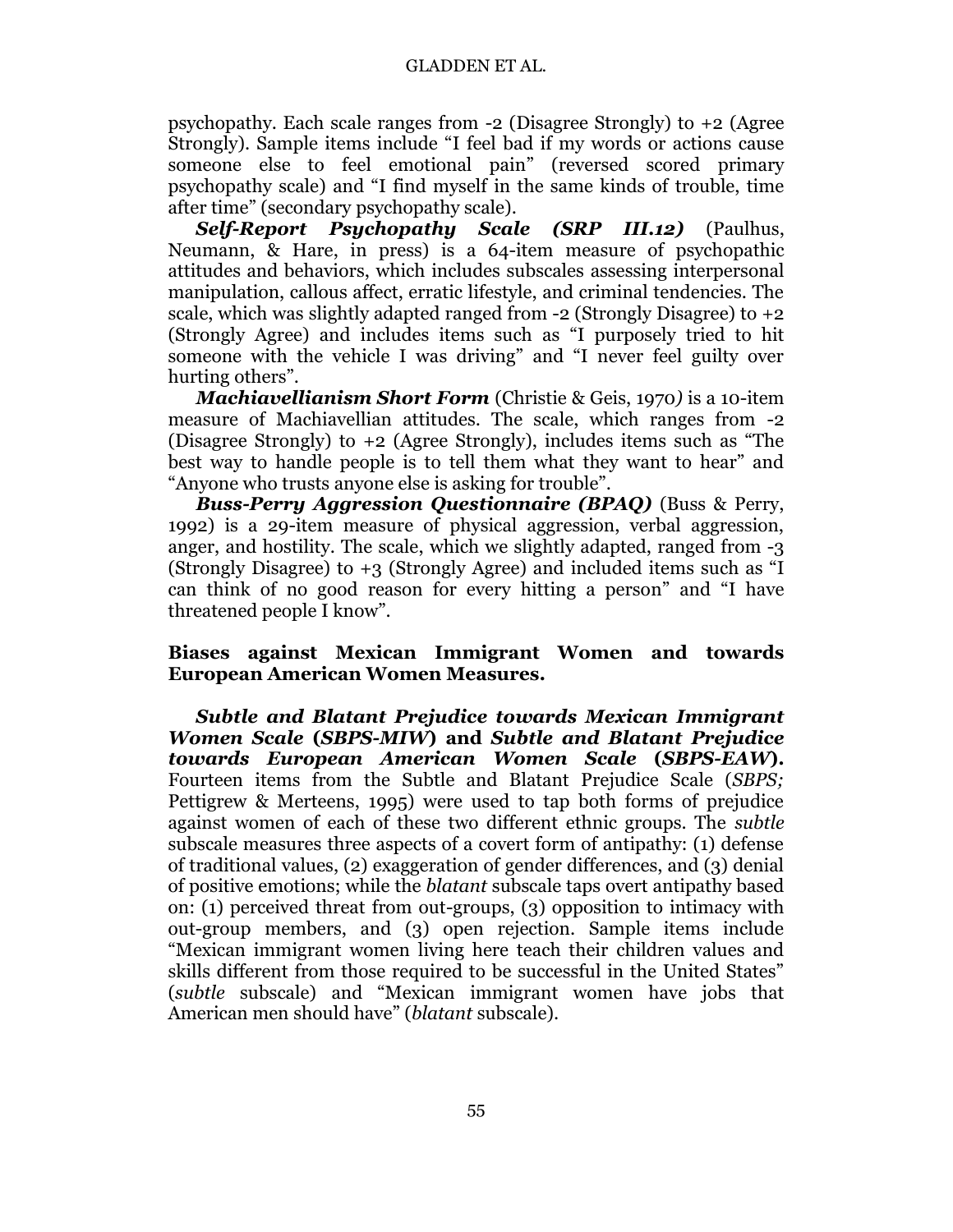*Realistic Threat from Mexican Immigrant Women Scale (RTS-MIW)* **and** *Realistic Threat from European American Women Scale (RTS-EAW).* On the basis of the Integrated Threat Theory (Stephan & Stephan, 2000), 4-item scales of realistic threat were developed, focusing in perceptions of political and economic threats from women of each of these two different ethnic groups. Two sample items are as follows: "Mexican women living here threaten our personal liberties and rights" and "Mexican women living here threaten my personal economic situation".

*Symbolic Sexism towards Mexican Immigrant Women Scale (SRS-MIW)* **and** *Symbolic Sexism towards European American Women Scale (SRS-EAW).* The Symbolic Racism Scales (Henry & Sears, 2002) were adapted for measuring "symbolic sexism" against women of these two different ethnic groups. As applied to these two groups of women, these measures assessed the beliefs that: (1) sexual prejudice and discrimination towards women no longer exist, (2) any remaining sexual differences in economic outcomes result from the women's lack of motivation to work hard enough, (3) their continuing anger over inequality is unjustified because women are unwilling to work to get what they want, (4) women seek special flavors rather than working to get ahead, and (5) women have been getting more than they deserve economically relative to the men. These 8-item scales were deliberately created to prevent any response biases occasioned by individuals seeking to avoid overt expressions of direct and blatant forms of sexism, instead tapping into more indirect and subtle forms of racism, such as resentment over affirmative action programs. Sample items from the adapted scales included: "Over the past few years, Mexican Immigrant Women have gotten more economically than they deserve" and "It's really a matter of some people not trying hard enough; if Mexican Immigrant Women would only try harder they could be just as well off as Whites". The internal consistency reliabilities of these scales are not very good, reflecting the generally poor internal consistency of the Symbolic Racism Scale on which they are based. Nevertheless, their convergent validity coefficients with the common factors we constructed are adequate, as have been those of the Symbolic Racism Scales in our previous studies on negative ethnocentrism.

*Internal and external motivation to avoid prejudice towards Mexican Immigrant Women (IMS-MIW & EMS-MIW)*  **and** *Internal and external motivation to avoid prejudice towards European American Women (IMS-EAW & EMS-EAW).* The IMS and EMS are both 5-item scales that determine whether one's motivation to appear non-prejudiced is internal, external, both, or nonexistent (Devine, Plant, & Amodio, 2002). The items were adjusted for the present study and its target groups for the IMS (e.g., "I am personally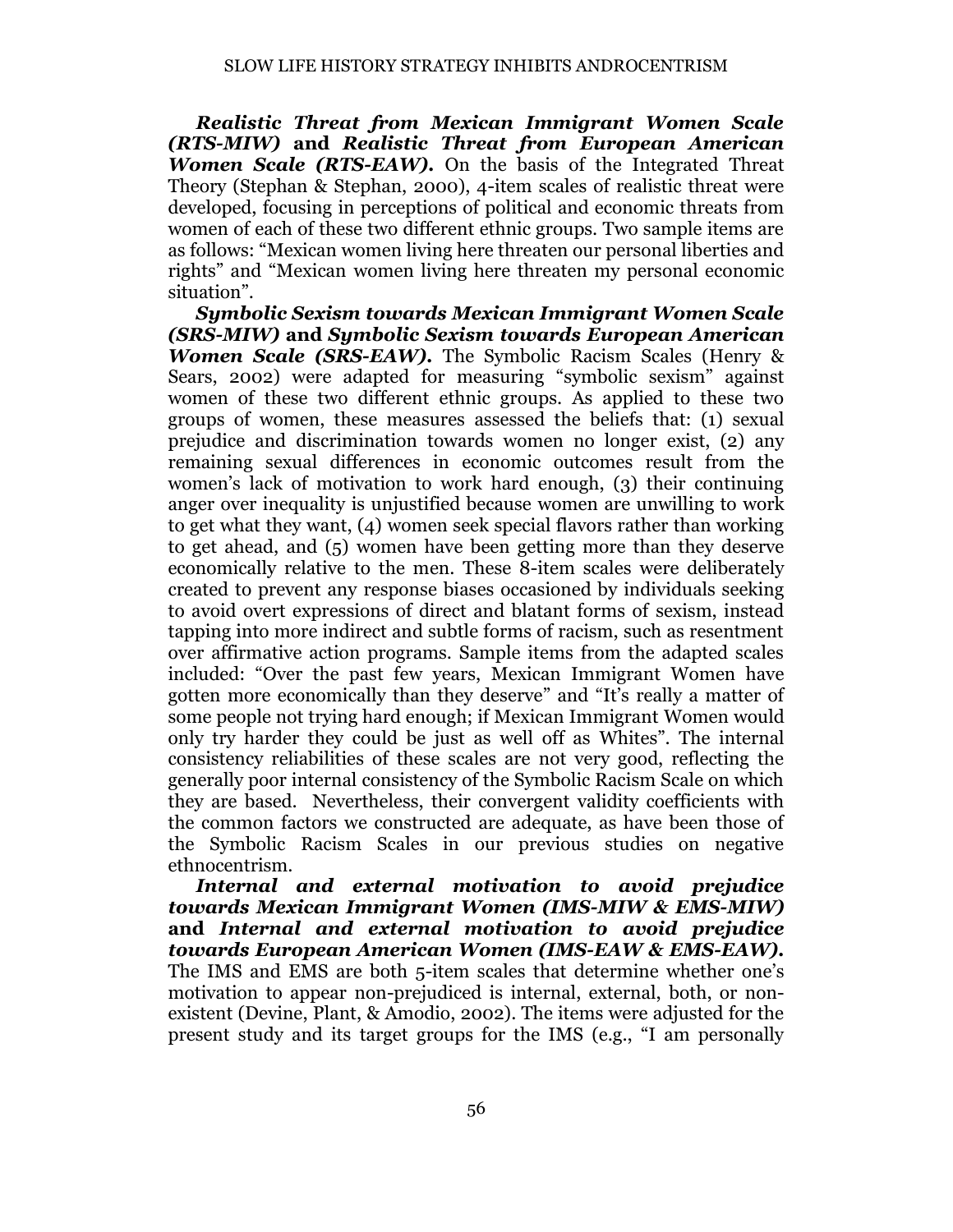#### GLADDEN ET AL.

motivated by my beliefs to be non-prejudiced toward Mexican immigrant women.") as well as the EMS (e.g., "I try to act non-prejudiced toward Mexican immigrant women because of pressure from others."). However, neither the *EMS-MIW* nor the *EMS-EAW* correlated significantly to anything else in this study and were therefore not used in the present analyses.

## **General Negative Androcentrism Measures (Sexist Attitudes Factor Scale).**

*Modern Sexism Scale* (Swim, Aikin, Hall, & Hunter, 1995) is an 8 item measure of general androcentric attitudes. The scale ranges from -3 (Strongly Disagree) to  $+3$  (Strongly Agree) and contains items such as "Over the past few years, the government and news media have been showing more concern about the treatment of women than is warranted by women's actual experiences."

*Hostility Towards Women Scale* (Lonsway & Fitzgerald, 1995; Check, Malamuth, Elias, & Barton, 1985) is a 10-item measure of hostile and antagonistic attitudes towards women. The scale ranges from -3 (Strongly Disagree) to +3 (Strongly Agree) and includes items such as "I am sure I get a raw deal from the (other) women in my life" and "When it really comes down to it, a lot of women are deceitful".

*Rape Myths Acceptance Scale* (Lonsway & Fitzgerald, 1995) is a 19-item measure of acceptance of antagonistic beliefs about sexual aggression. The scale ranges from  $-3$  (Strongly Disagree) to  $+3$  (Strongly Agree) and contains items such as "Many rapes happen because women lead men on" and "Even though the woman may call it rape, she probably enjoyed it".

#### **Statistical Controls for Socially Desirable Responding**

*Marlowe-Crowne Social Desirability Scale* (Crowne & Marlowe, 1960) contains 13 true-false items and measures general social desirability. It contains items such as "I sometimes feel resentful when I don't get my way" and "I sometimes try to get even rather than forgive and forget."

*Balanced Inventory of Desirable Responding (BIDR-6)* (Paulhus, 1989; Paulhus & Reid, 1991) is a 40-item measure with two subscales commonly used to statistically control for socially desirable responding: (1) Self-deceptive Enhancement (SDE) and (2) Impression Management (IM). The scales, which range from -3 (Disagree Strongly) to +3 (Agree Strongly) contain items such as "I am fully in control of my own fate" (SDE) and "I never swear" (IM).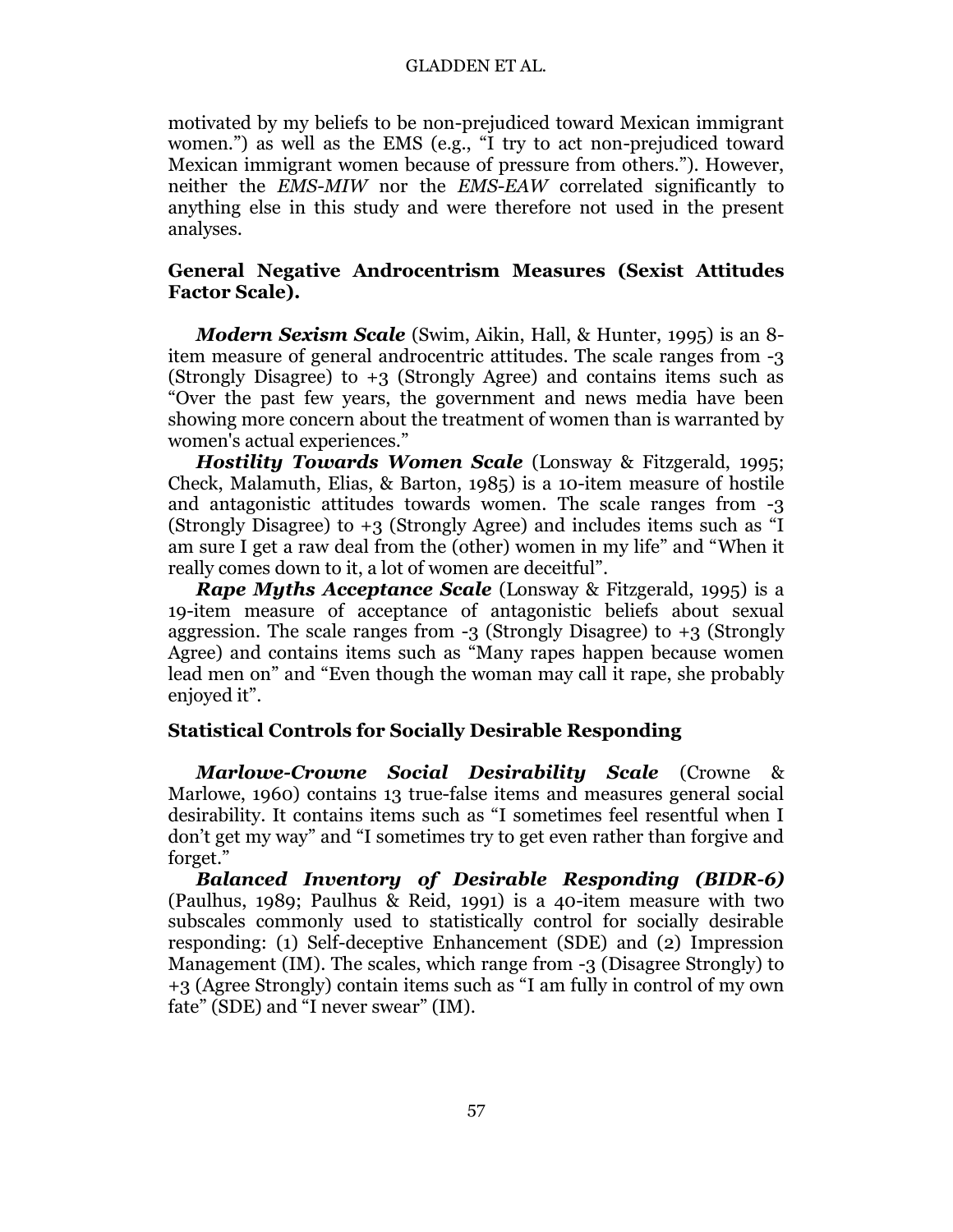#### **Statistical Analyses**

All univariate and multivariate analyses were performed using SAS 9.1. Because it was not possible to analyze all the individual convergent measures within a single multivariate model simultaneously due to the limitations of our sample size  $(N < 250)$ , a hierarchical analytical strategy was employed. Unit-weighted common factor scores (Gorsuch, 1983) were estimated, using SAS PROC STANDARD and DATA, as the means of the standardized scores for all non-missing subscales on each factor scale (Figueredo, McKnight, McKnight, & Sidani, 2000).

Prior to this aggregation, however, all indicator variables were residualized by multiple regression using SAS PROC GLM on all three measures of social desirable responding: (1) the Marlowe-Crowne Social Desirability Scale, (2) the Balanced Inventory of Desirable Responding Self-deceptive Enhancement scale, and (2) the Balanced Inventory of Desirable Responding Impression Management scale. This was done to statistically control this potential source of bias that might occur when self-reporting socially undesirable attitudes and behavior, such as negatively androcentric ones.

Both the Cronbach's alphas and the covariance matrices of the subscales were computed using SAS PROC CORR. The factor structures (subscale-factor correlations) of the unit-weighted factors are presented in Table 1. Reliability coefficients for the social desirability scales are reported in Table 2.

All the unit-weighted factor scales were entered as manifest variables for multivariate causal analysis within a single structural equation model. Structural equation modeling (SEM) was performed by SAS PROC CALIS. Structural equation modeling between these constructs then provided a multivariate causal analysis of the structural relations between them. SEMs were evaluated by use of Chi-Squared, the Bentler-Bonett Normed Fit Index (*NFI*), the Bentler-Bonnett Comparative Fit Index (*CFI*), and the Root Mean Squared Error of Approximation (*RMSEA*). Index values of the NFI and CFI greater than 0.90 are considered satisfactory levels of practical goodness-of-fit (Bentler & Bonnett, 1980; Bentler, 1995), whereas RMSEA values of 0.05 or less are considered indications of good fit (Steiger & Lind, 1980; Browne & Cudeck, 1993). The *CFI* was selected because it is adjusted for model parsimony and performs well with moderate to small sample sizes  $(N < 250)$ , especially with Maximum Likelihood estimation (Bentler, 1990; Hu & Bentler, 1995). Alternative fit indices, such as the Bentler-Bonett Non-Normed Fit Index (*NNFI*), provide poor estimates of model fit with smaller samples (Hu & Bentler, 1995).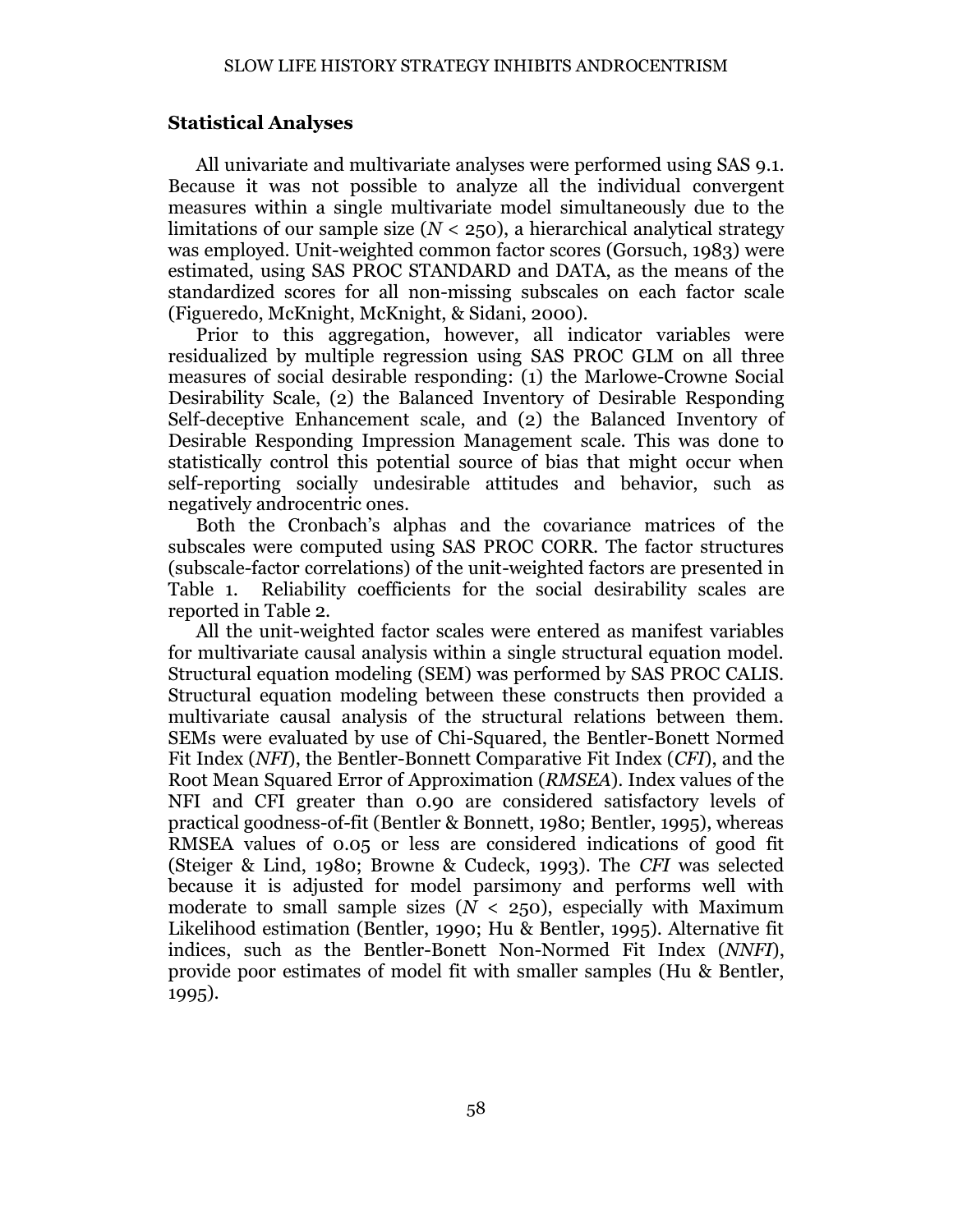| Table 1                            |
|------------------------------------|
| <b>Unit-Weighted Factor Scales</b> |

|                                                                                   |          | Part-Whole   |  |
|-----------------------------------------------------------------------------------|----------|--------------|--|
| Scale                                                                             | $\alpha$ | Correlations |  |
| <b>Mutualistic Social Strategies</b>                                              |          |              |  |
| MiniK                                                                             | .77      | $.67*$       |  |
| Mate-Value Inventory                                                              | .85      | $.68*$       |  |
| <b>Emotional Intelligence</b>                                                     | .92      | $.75*$       |  |
| <b>BRIEF Self-Regulation Scales</b>                                               | .97      | $.52*$       |  |
| <b>MSOI-Long Term Mating</b>                                                      | .89      | $.58*$       |  |
| <b>Antagonistic Social Strategies</b>                                             |          |              |  |
| <b>MSOI-Short Term Mating</b>                                                     | .93      | $.57*$       |  |
| <b>Mating Effort Scale</b>                                                        | .63      | $.57*$       |  |
| Levenson Primary Psychopathy Scale                                                | .82      | $.76*$       |  |
| Levenson Secondary Psychopathy Scale                                              | .71      | $.76*$       |  |
| <b>SRP III-Psychopathy Scale</b>                                                  | .92      | $.82*$       |  |
| Machiavellianism                                                                  | .54      | $.71*$       |  |
| <b>Buss-Perry Aggression Scale</b>                                                | .92      | $.71*$       |  |
| <b>General Sexist Attitudes</b>                                                   |          |              |  |
| <b>Modern Sexism Scale</b>                                                        | .77      | $.69*$       |  |
| <b>Hostility Towards Women</b>                                                    | .85      | $.66*$       |  |
| Rape Myths Scale equivalent                                                       | .93      | $.81*$       |  |
| Bias Against Mexican Immigrant Women (MIW)                                        |          |              |  |
| Subtle and Blatant Prejudice Scale                                                | .69      | $.70*$       |  |
| <b>Realistic Threat Scale</b>                                                     | .92      | $.81*$       |  |
| Symbolic Sexism Scale                                                             | .38      | $.70*$       |  |
| <b>Internal Motivation Scale</b>                                                  | .84      | $.74*$       |  |
| Bias Against European-American Women (EAW)                                        |          |              |  |
| Subtle and Blatant Prejudice Scale                                                | .74      | $.68*$       |  |
| <b>Realistic Threat Scale</b>                                                     | .96      | $.77*$       |  |
| Symbolic Sexism Scale                                                             | .16      | $.45*$       |  |
| <b>Internal Motivation Scale</b>                                                  | .87      | $.82*$       |  |
| <i>Note:</i> the part-whole correlations are analogous to factor loadings for the |          |              |  |
| unit weighted factor scales.                                                      |          |              |  |

\**p*<.0001

# **Statistical Power and Model Identification**

There were a total on N=100 usable cases for SEM due to nonrecoverable missing data. A sample size of *N* < 250 is considered a "small" sample for the purposes of structural equations modeling. However, the absolute size of the sample must also be considered in terms of the relative complexity or parsimony of the model. The recommended ratio is at least five cases for every structural parameter freely estimated in confirmatory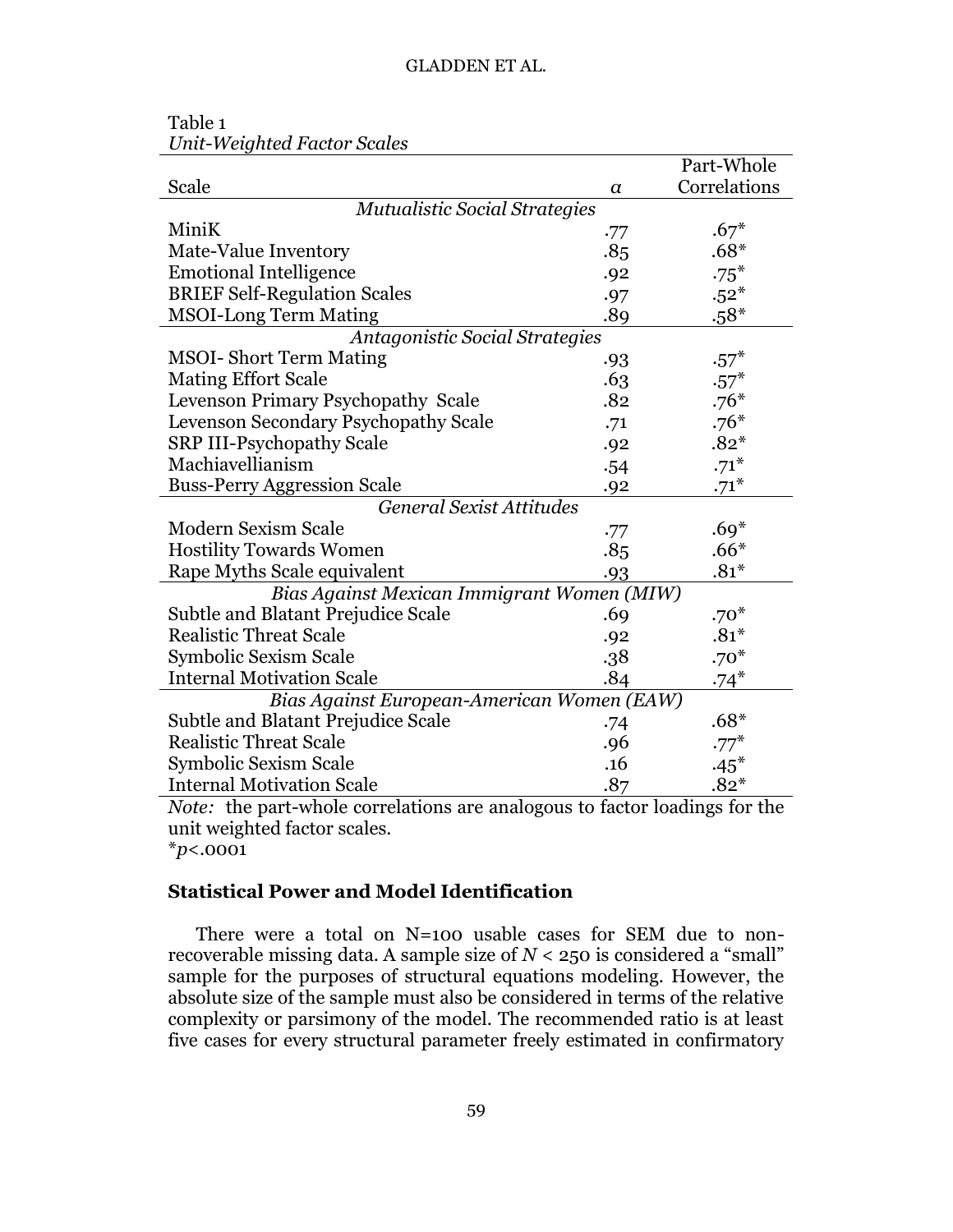models (Bentler, 1995). A sample size of  $N = 100$  could therefore in principle support the estimation of  $k = 20$  model parameters according to this ratio. The restricted model tested with the present data only contained *k* = 8 free model parameters to be estimated.

The question of model identification is also a complex one which has been reviewed by Davis (1993), Reilly (1995), and Rigdon (1995). Nevertheless, there are two general rules of thumb which have emerged from these investigations, most concisely summarized by O'Brien (1994): (1) the "Three Indicator Rule," for one-factor models, which requires that every latent construct be associated with at least *three* manifest indicators; and (2) the "Two Indicator Rule," for multiple-factor models, which requires that every latent construct be directly associated with at least *two* manifest indicators, provided every latent construct is directly associated with at least *one* other latent construct. Of the two latent constructs specified in our model, the *Protective LH* factor satisfies the second criterion for theoretical model identification, and the *Negative Androcentrism* factor satisfies both of them.

Table 2

| Cronbach's Alphas for Social Desirability Scales |     |
|--------------------------------------------------|-----|
| Scale                                            |     |
| Self-Deceptive Enhancement (BIDR)                | .66 |
| <b>Image Management (BIDR)</b>                   | .80 |
| Marlowe-Crown Social Desirability                | .70 |

#### **Results**

The path-analytic SEM was an excellent fit by conventional statistical standards of goodness of fit. The model Chi-squared statistic was nonsignificant ( $\gamma^2(11)$ = 2.624, *p*>.05) and the goodness of fit was good by the major practical goodness-of-fit indices (CFI=1.000, RMSEA=.0000). The eleven residual degrees of freedom by which the chi-squared was evaluated indicate that the model is algebraically *overidentified*, meaning that there are more "knowns" than "unknowns" in the system of equations to be solved, or fewer parameters to be estimated in the model than unique, off-diagonal elements in the observed covariance matrix.

These results of these multivariate analyses are displayed in Figure 1. All path coefficients (effect sizes) that are significantly different  $(p<0.05)$ from zero are indicated by the asterisks (\*). Standardized regression coefficients (*λ*-weights or *β*-weights) for the measurement and structural pathways are reported. All model parameters were estimated by Maximum Likelihood (ML).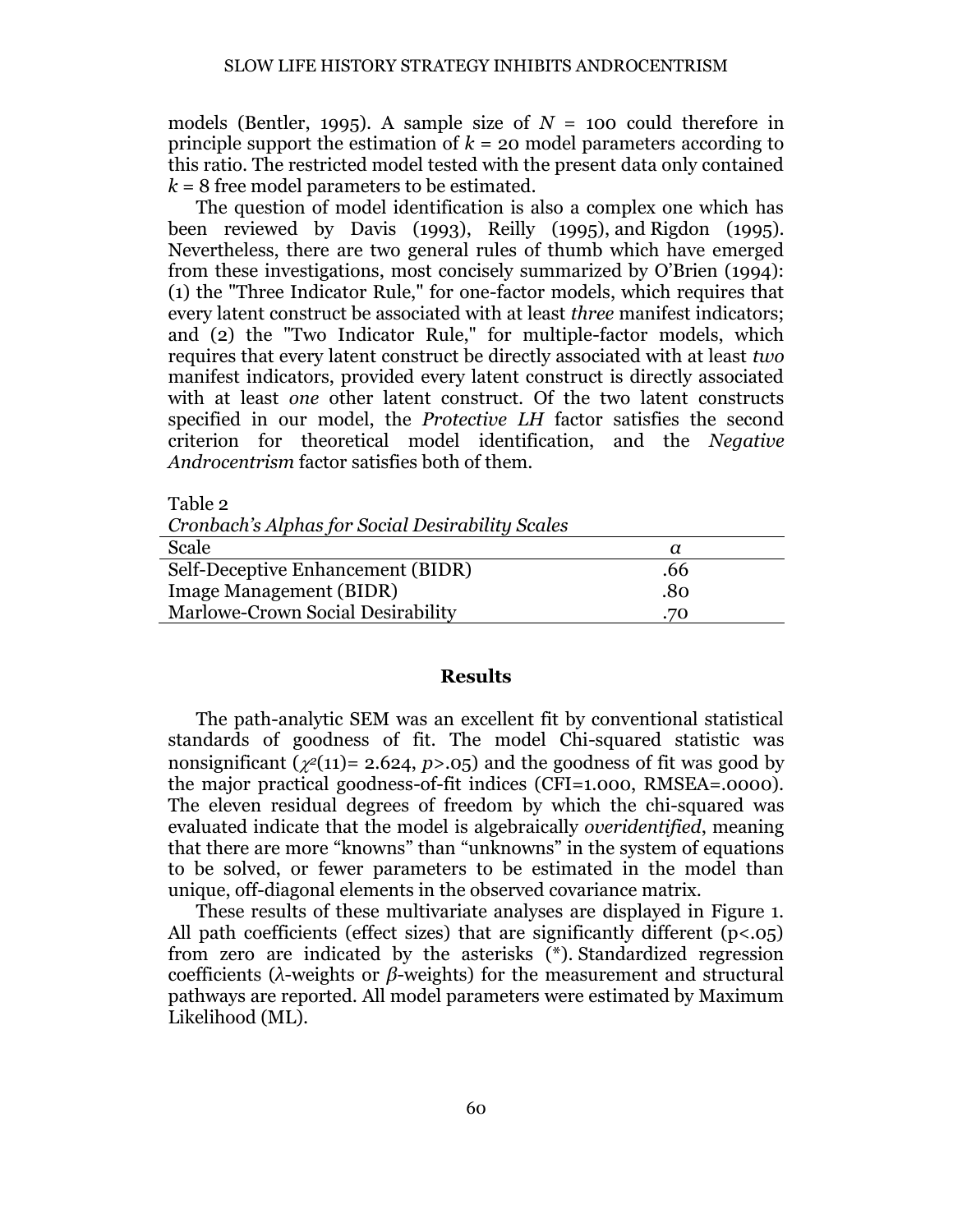Figure 1. *Structural Model of Relations among biological sex of respondent, Life History Strategy, and Negative Androcentrism.*



 $\gamma^2(7)=2.624$  (p=.92, ns), CFI=1.000, RMSEA=.000

According to the SEM, Protective (slow) LH strategy is composed of Mutualistic Social Strategies (*λ* =.78, p<.05) and Antagonistic Social Strategies ( $\lambda$  = -.84, p<.05). *Negative Androcentrism* was composed of bias against Mexican Immigrant Women ( $\lambda = .88$ , p<.05), bias against European-American women ( $\lambda = .84$ , p<.05), and General Sexist Attitudes  $(\lambda = .40, p < .05)$ . Being male contributed directly to developing a faster LH strategy ( $\beta$  = -.37, p<.05). *Protective LH* strategy contributed directly to decreasing *Negative Androcentrism* ( $\beta$  = -.46, p<.05) and general sexist attitudes ( $\beta$  = -.41, p<.05). *Protective LH* strategy fully mediated the relationship between biological sex of respondent and *Negative Androcentrism* (See Figure 1 for a representation of the complete model and pathway coefficients).

#### **Discussion**

Our results indicate that the two similar "Protective" (slow) LH Factors that were previously associated with decreased negative ethnocentrism and decreased sexual coercion, respectively, do appear to represent the same latent trait. Each of the measures used in these previous studies (and some additional ones) were included in the present study and clustered together into a single *Protective LH factor*. This latent variable was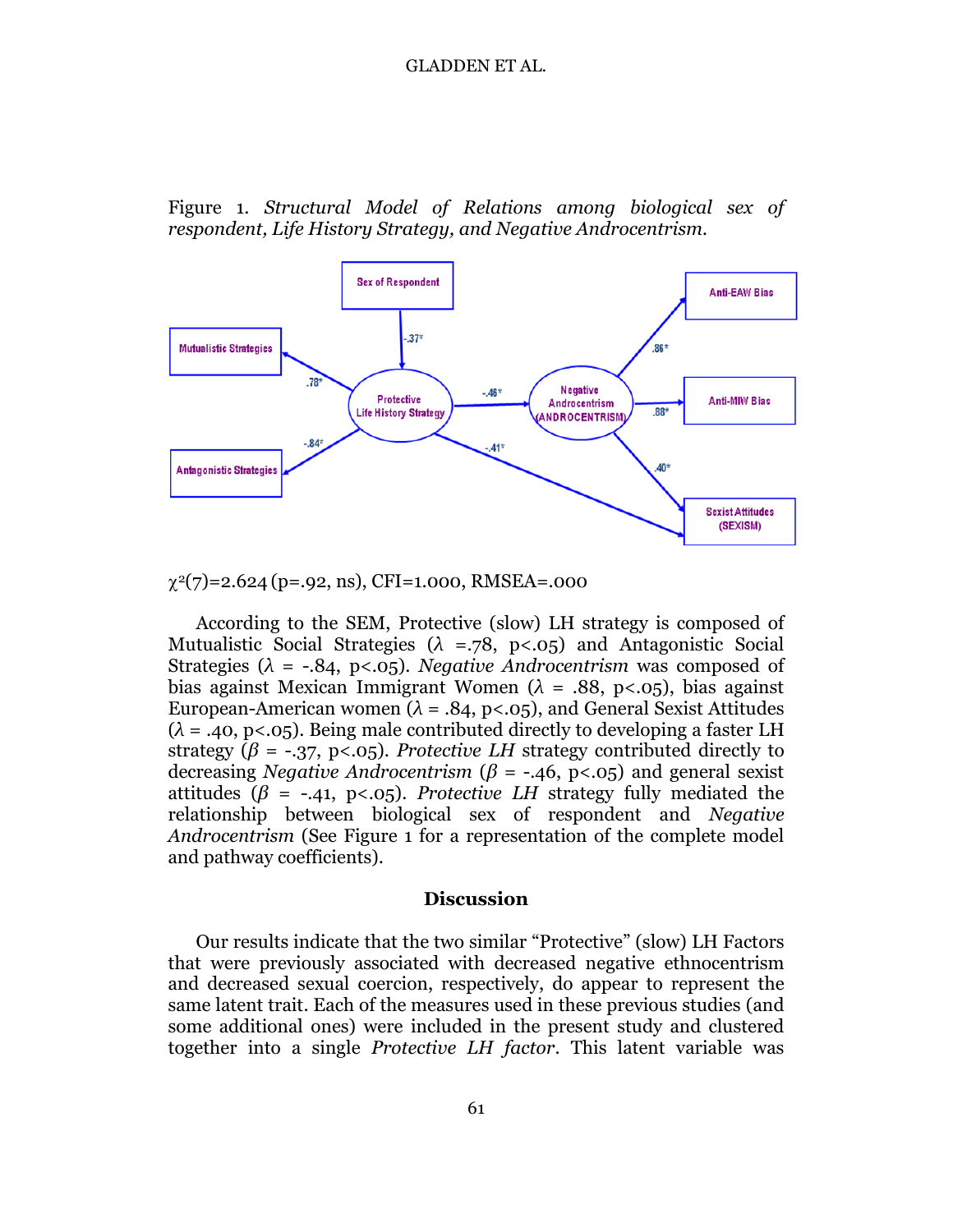composed of two pre-aggregated composites, representing indicators of the inversely-covarying and lower-order theoretical constructs labeled *Mutualistic* Social Strategies and *Antagonistic* Social Strategies, respectively. The substantial part-whole correlations of each selected measure that was nested within each of these theoretically-specified composites and the unit-weighted factor scores of their corresponding aggregates indicate that the internal consistencies of these two clusterings are also supported by the data.

The *Negative Androcentrism* factor was composed of bias against Mexican-Immigrant Women (MIW), bias against European-American Women (EAW), and General Sexist Attitudes (hostile attitudes towards women, rape myths acceptance, and modern sexism). It is methodologically important here to note, in light of our previous results on negative ethnocentrism, that the stated ethnicity of the women to which the participants were purportedly responding (i.e., MIW or EAW) did not prevent the convergence of the indicators of the *Negative Androcentrism* factor. This indicates that the systematic biases against women were similar across the targeted ethnicities. In conclusion, our *Negative Androcentrism* construct appears to be relatively generalizable with respect to the ethnicity of the women evaluated. Individuals with negative attitudes towards women of one race tend to have negative attitudes towards women in general.

According to the structural model, the *Protective LH* factor, indicating slow LH strategy, directly inhibited Negative Androcentrism. In addition, *Protective LH* directly and negatively predicted General Sexist Attitudes. This presence of this latter pathway was not theoretically specified *a priori*. However, bias against Mexican-Immigrant Women (MIW) and bias against European-American Women (EAW), converged more strongly on the *Negative Androcentrism* factor than did General Sexist Attitudes. This may be due, at least in part, to test specific variance shared between the measures of bias against Mexican-Immigrant Women (MIW) and bias against European-American Women (EAW), which were modified versions of the same measures, adapted from scales originally used to measure negative ethnocentrism. Thus, the increased associations and higher factor loadings on these scales relative to the general sexist attitudes scales may be little more than a methodological artifact. Importantly, as described above, these results were statistically controlled for three measures of socially desirable responding. Thus, the relationship between *Protective LH* and *Negative Androcentrism* is unlikely merely to a desire to not want to report having socially undesirable attitudes against women.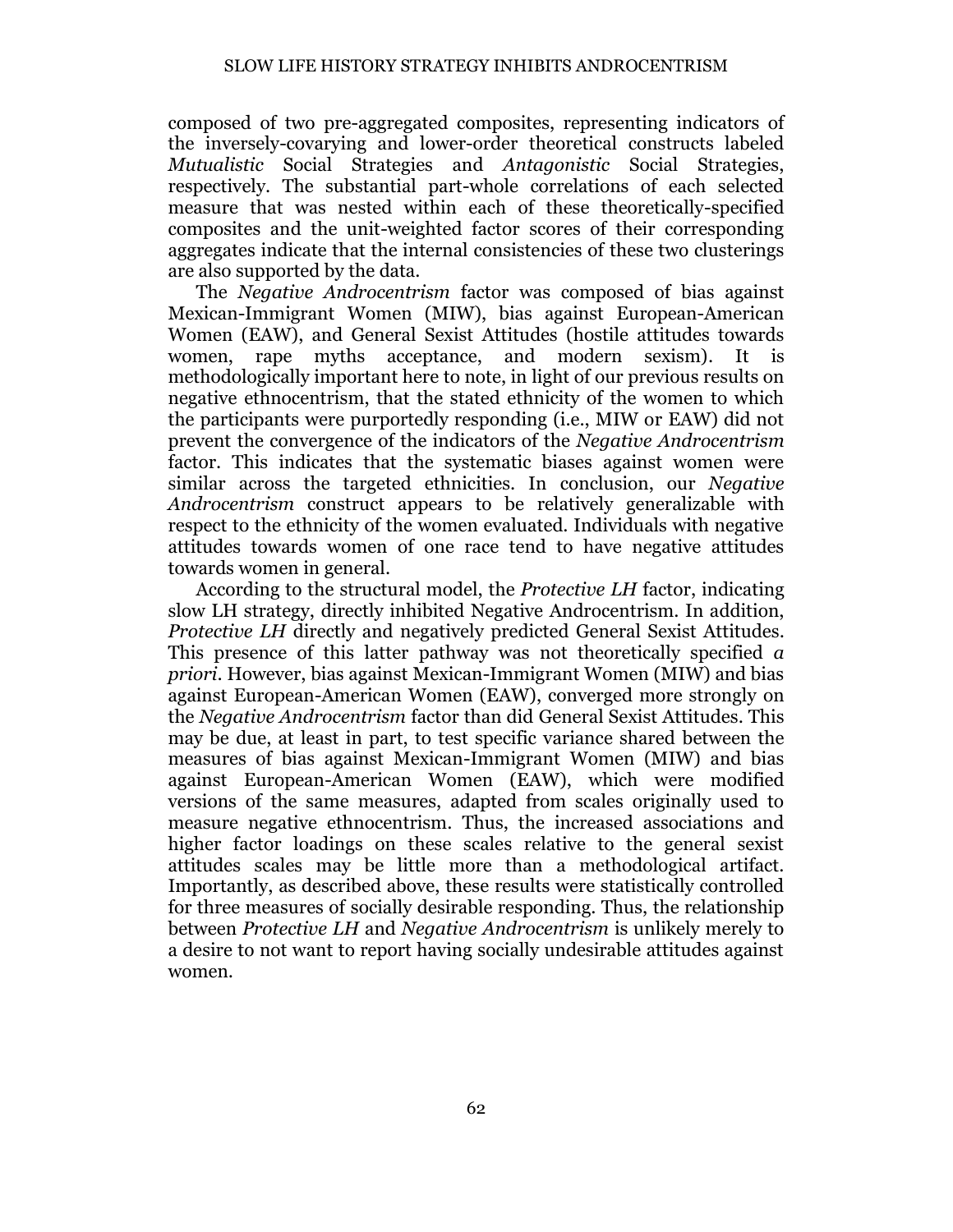#### GLADDEN ET AL.

#### **Sexual Conflict, LH strategy, and Androcentrism**

Consistent with the previous findings (Figueredo & Jacobs, 2010), women scored higher than men on the *Protective LH* strategy factor. More importantly, according to our model, the *Protective LH* strategy factor fully mediated two related relationships: (1) between respondent sex and *Negative Androcentrism* and (2) between respondent sex and general sexist attitudes. This suggests that the *Protective LH* trait fully accounts for why men exhibit increased androcentric attitudes compared to women. Gladden et al. (2008) similarly reported that the *Protective LH* trait fully mediated the relationship between respondent sex and frequency of sexually coercive behavior. The fact that *Protective LH* strategy fully mediates the relation between respondent sex and both *Negative Androcentrism* and sexual coercion is consistent with the idea that Negative Androcentrism (and specifically hostile masculinity) may be involved in producing sexual coercion (Malamuth, Sackloskie, Koss, & Tanaka, 1991). In contrast, Figueredo et al. (2011) found only *partial*  mediation of Protective LH strategy on the relation between respondent sex and Negative *Ethnocentrism*. The direct contribution of male sex toward increasing Negative Ethnocentrism was very small, but it does suggest that Protective LH does not fully account for men's tendencies toward antisocial attitudes in general. Perhaps this additional direct effect, specifically on ethnocentrism, serves as a cognitive or affective adaptation for the primary role that male humans have historically been assigned in the execution of violent intergroup hostilities (such as organized warfare). Our results suggest, however, that LH strategy may fully explain why men tend to exhibit relatively increased intersexual conflict (even with women of other ethnicities), as indicated by both attitudes and self-reported behavior (sexual coercion and intimate partner aggression).

The finding that reporting a faster LH strategy increases *Negative Androcentrism* in *both* men and women deserves further comment. There at least two related possibilities that could account for this result: (1) fast LH strategists may in general possess decreased cognitive abilities (i.e., executive self-control and emotional intelligence) required to inhibit socially undesirable attitudes and behaviors and this decreased selfregulation results in exhibiting negatively androcentric attitudes and/or (2) fast LH strategists may perceive their interests to be divergent from those of women and these perceived conflict results in increased negatively androcentric attitudes. The first possibility is consistent with the second possibility because individuals with decreased flexible self-control seem likely to come into increased antagonistic conflict with other people. Thus, they may perceive their interests to be at odds with others. The second possibility makes sense because one facet of a fast LH strategy is pursuing a short-term sexual strategy. The interests of short-term sexual strategists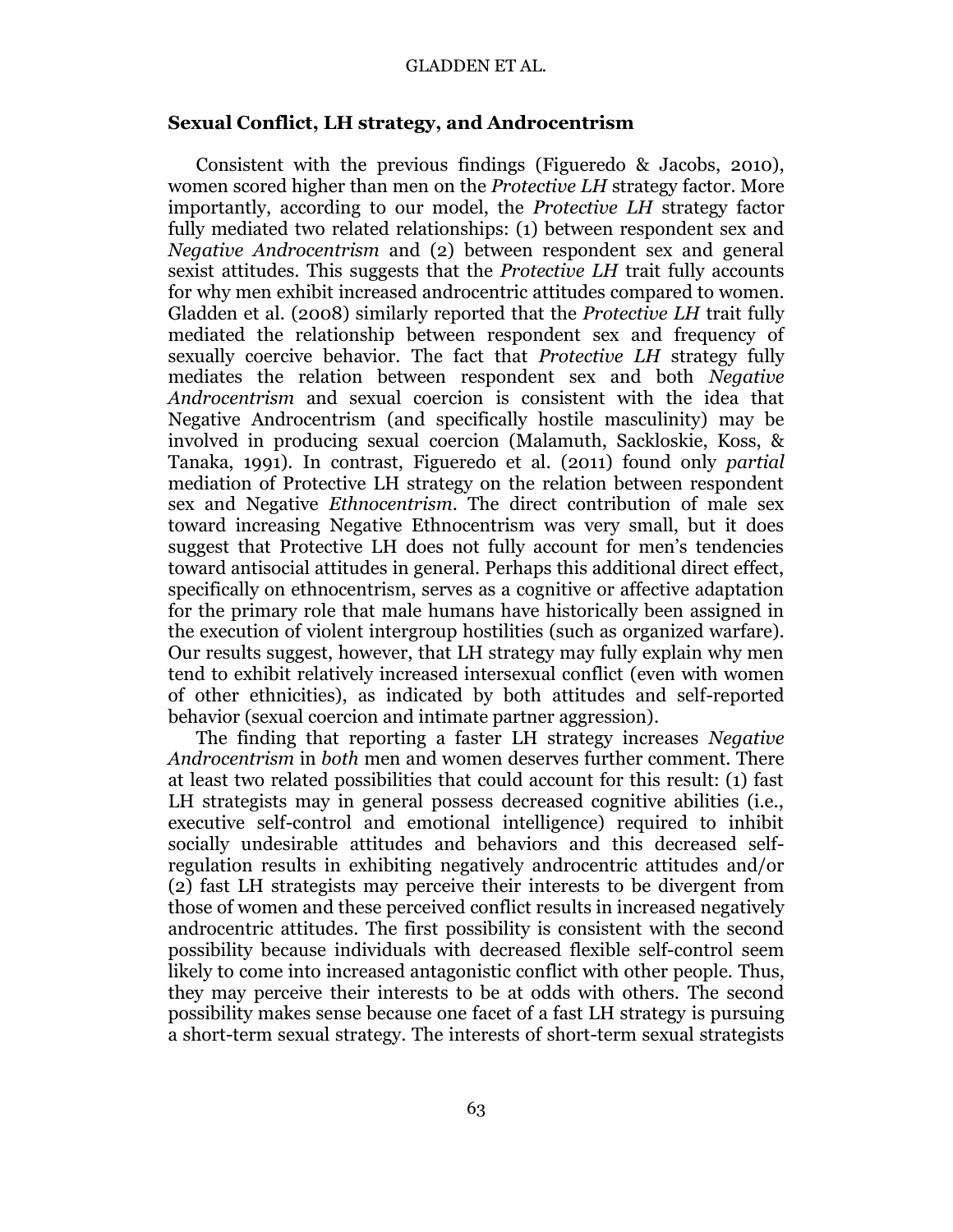are likely to be divergent or antagonistic with both members of the opposite sex and members of their own sex. In other words, short-term strategy women are likely to exhibit increased intrasexual competition for mates compared to long-term strategy women. Conversely, short-term strategy men are likely to encounter resistance or "strategic interference" from women whose interests do not converge with men interested in casual sex without long-term resource investment. Similarly, Figueredo & Jacobs (2010) recently suggested that fast LH strategists are higher in antagonistic social strategies aimed at short-term strategic payoffs at the expense of others. Conversely, slow LH strategists are higher in mutualistic social strategies involving mutually-beneficial cooperation for long-term payoffs. This perspective can account for the current finding that fast LH men *and* women exhibit negatively androcentric attitudes because fast LH strategists (regardless of their sex) may be pursuing a strategy that consistently conflicts with the adaptive interests of women.

# **Competitive Disadvantage and Negative Androcentrism**

These results suggest a broader interpretation of a number of previously documented findings. Reviewing some of these convergent findings in light of LH theory might help elucidate and expand the *nomological net* in which all these theories and observations can be situated (Cronbach & Meehl, 1955).

Evolutionary theorists have proposed that individuals perceiving a "competitive disadvantage" in competing for, attracting, or maintaining desirable romantic partners may conditionally adopt antisocial (antagonistic) tactics to obtain, coerce, and/or retain sexual partners (Thornhill & Thornhill, 1983; Thornhill & Palmer, 2000; Figueredo & McCloskey, 1993; Figueredo, Sales, Becker, Russell, & Kaplan, 2000; Gladden et al., 2008). For example, Malamuth et al. (1991) have demonstrated a link between hostile masculinity (a form of Negative Androcentrism) and sexual coercion. It has been speculated, although not conclusively demonstrated, that hostile masculinity on the part of certain individuals is at least partially attributable to a history of rejection by and/or antagonistic conflict with women (Malamuth, Linz, Heavey, Barnes, & Acker, 1995; reviewed by Malamuth, Huppin, & Paul, 2005). Several evolutionary theorists have discussed the possibility that sexual coercion may be more likely among individuals who perceive themselves to be relatively "competitively disadvantaged" in attracting and keeping desirable romantic partners (Thornhill & Palmer, 2000; Figueredo, Sales, et al., 2000; Figueredo & Jacobs, 2010; Gladden et al., 2008). Similarly, Daly & Wilson (1988) reported that lethal conflict is more likely to occur among men possessing relatively few resources and low status, which are important in attracting desirable women (see also Daly, Wilson, & Vasdev,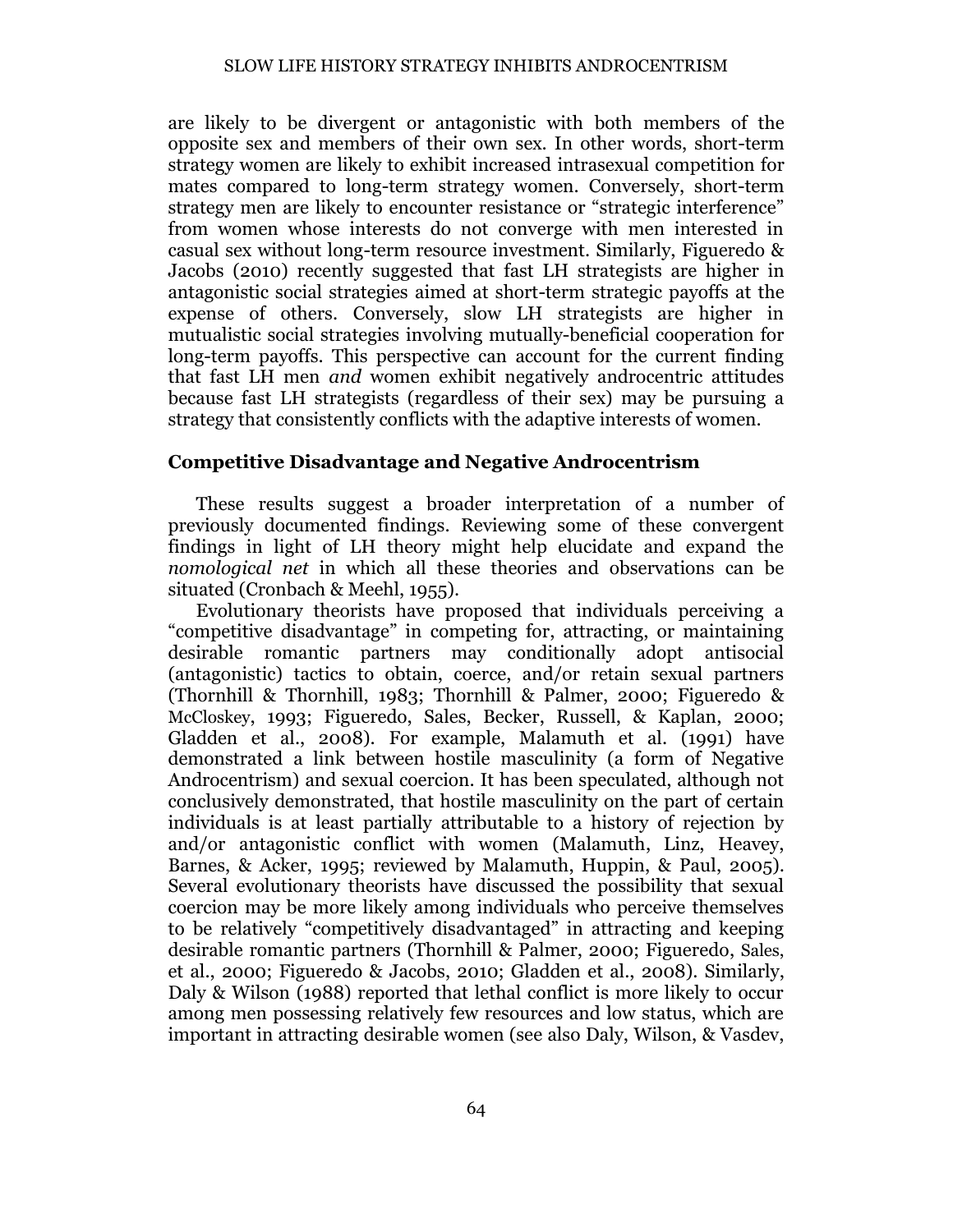2001). Thus, it could be that negative or generally antagonistic attitudes towards others (including both other ethnicities and towards women) are exhibited by individuals who perceive that they are of relatively lower phenotypic quality or mate value and perceive their interests to be in direct conflict with or divergent from members of other groups and women.

Consistent with this idea, the results of Gladden et al. (2008) suggested that one indicator of the slow LH factor that inhibits sexual coercion is self-perceived mate-value. Following up on this result, Gladden et al.  $(2010)$  reported that slow LH strategy correlates  $(r=.49)$  with a variety of statistically convergent measures of evaluative self-assessment, including measures of collective and individual self-esteem, perceived mate-value and mating success. The authors argued that slow LH individuals accurately perceive themselves as relatively high in phenotypic quality, as predicted by the strategic quantity-quality tradeoff, which is one component of LH strategy (see below). Thus, fast LH strategists may be competitively disadvantaged and perception of this disadvantage may contribute to antisocial attitudes such as negative androcentrism.

Taken together with this previous result, our current results suggest that fast LH individuals may exhibit increased negatively androcentric attitudes because they perceive themselves to be relatively disadvantaged in competing for romantic partners. Men perceiving themselves to be at a competitive disadvantage when they fail to attract or retain desired partners may experience resentment and this may develop into anger at women in general. Conversely, women perceiving themselves to be at a competitive disadvantage compared to other women may resent these other women for outcompeting them. Thus, as an adaptive tactic these women, competitively disadvantaged women may deride, disparage, and chastise their intrasexual rivals (Buss & Dedden, 1990; Schmitt & Buss, 1996).

Because resource allocation toward offspring quality over quantity of offspring is characteristic of slow LH strategies and because LH strategy is substantially heritable (Figueredo et al., 2004; Figueredo & Rushton, 2009), LH theory suggests that fast LH individuals will exhibit decreased phenotypic quality. Indeed, as described above, slow LH strategy correlates with a latent trait composed of various measures of selfperceived quality (i.e., evaluative self-assessment) (Gladden, Figueredo, & Snyder, 2010). We suggest that slow LH strategy inhibits Negative Androcentrism, in part, because low phenotypic quality may result in increased rejection by and conflict with women. Low quality (fast LH strategy) men may resent rejection by desirable sexual partners. The negative evaluative self-assessment of fast LH strategists is also consistent with the evidence supporting Social Identity Theory in that both predict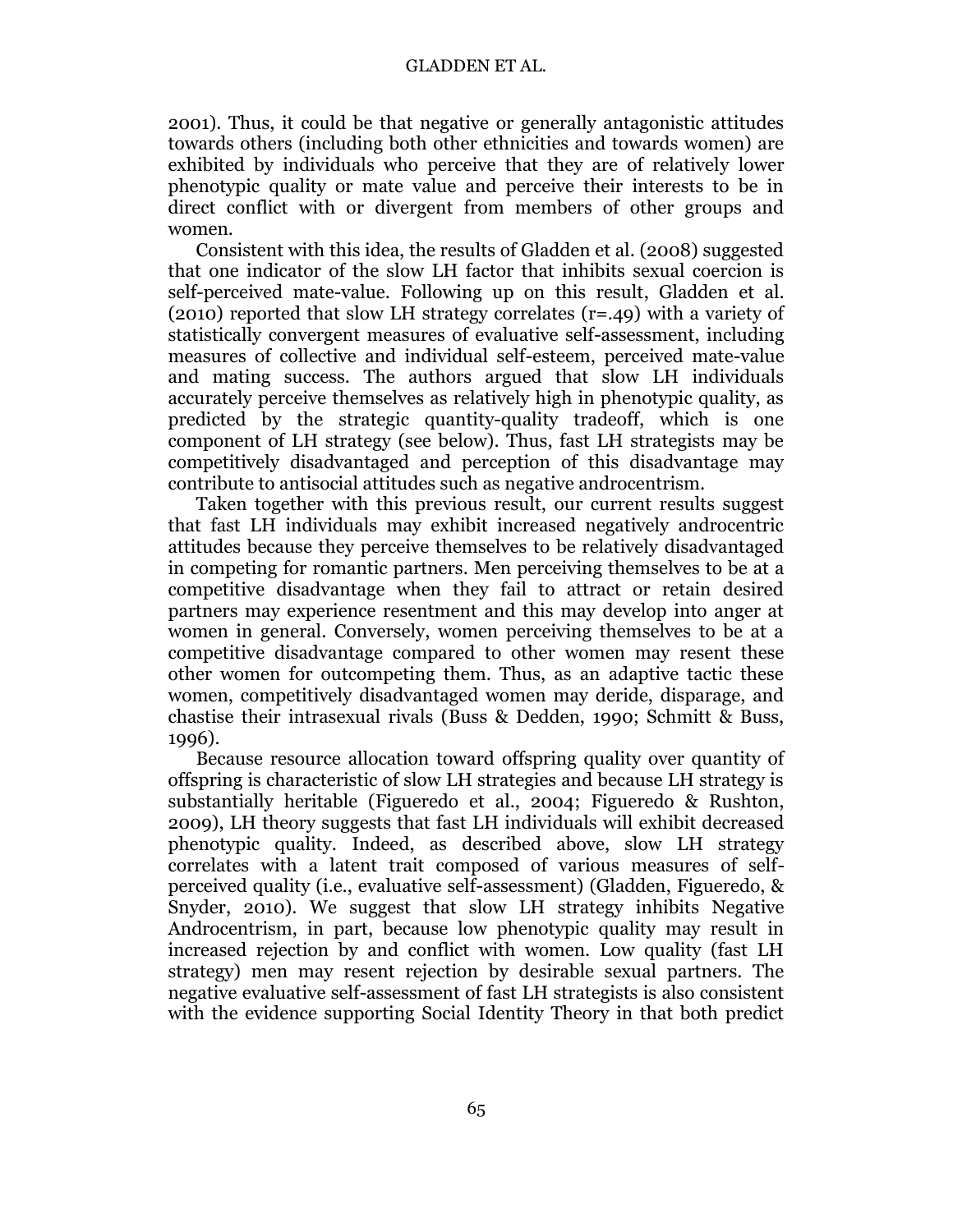theories that negatively androcentric and ethnocentric individuals should have lower self-esteem (Hogg & Abrams, 1990; Tajfel, 1978).

Finally, fast LH strategy men may come into increased conflict with women because fast LH strategists pursue an unrestricted sociosexuality strategy and resist long-term relationship and parental investment. Thus, their reproductive interests are directly opposed by women who seek signs of long-term commitment and the ability and willingness to invest parentally. On the other hand, fast LH strategy women may also experience (and create) increased intrasexual conflict because their high mating-effort strategy directly conflicts with the reproductive interests of other women. Thus, fast LH men and women both exhibit increased Negative Androcentrism.

## **Conclusion: Inhibition of Antisocial Attitudes by Slow LH Strategy**

In summary, these results suggest that slow LH (and perhaps particularly the facets of emotional intelligence and executive selfregulation) inhibits bias against women in a similar way that it inhibits bias against other ethnic groups. This implies some degree of overlap between negatively ethnocentric and negatively androcentric tendencies, as predicted by social psychology theory. Further, these self-regulatory features of slow LH strategy may inhibit sexually coercive tendencies specifically by inhibiting negatively androcentric tendencies. More generally, self-regulatory features that are increased among slow LH strategists may inhibit social and moral rule violations. This additional hypothesis requires further testing.

**Author Notes**: The corresponding author is Aurelio José Figueredo, who can be contacted at the Department of Psychology, School of Mind, Brain and Behavior, College of Science, University of Arizona, Tucson, AZ, USA 85721-0068; [ajf@u.arizona.edu](mailto:ajf@u.arizona.edu)

#### **References**

- Andrade R. X., Navarro S. O. & Yock, C. I. (1999). *Construcción y Validación de una Prueba para Medir Inteligencia Emocional*. Tesis para optar por el grado de Licenciatura en Estadística. San José, Costa Rica: Universidad de Costa Rica, Escuela de Estadística.
- Bentler, P M. (1990). Comparative fit indexes in structural models. *Psychological Bulletin, 107,* 238-246.
- Bentler, P. M. (1995). *EQS: Structural Equations Program Manual*. Los Angeles, CA: Multivariate Software.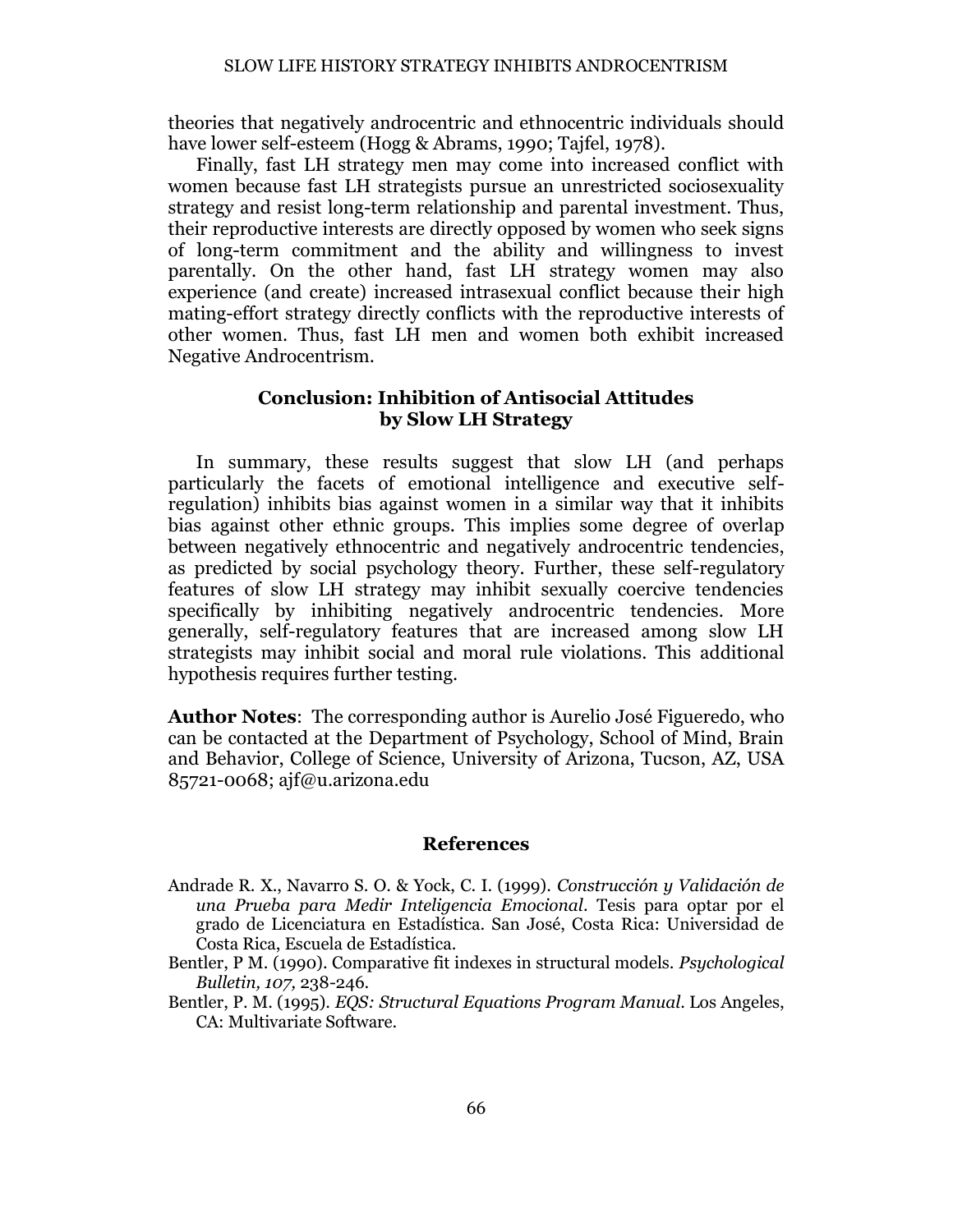- Bentler, P. M., & Bonnett, D. G. (1980). Significance tests and goodness of fit in the analysis of covariance structures. *Psychological Bulletin, 88*, 588-606.
- Browne, M. W., & Cudeck, R. (1993). Alternative ways of assessing model fit. *Sociological Methods and Research, 21*, 230-258.
- Buss, A. & Perry, M. (1992). The aggression questionnaire. *Journal of Personality and Social Psychology, 63, 452-459.*
- Buss, D. M., & Dedden, L. (1990). Derogation of competitors. *Journal of Social and Personal Relationships*, *7*, 395-422.
- Check, J. V. P., Malamuth, N. M., Elias, B., & Barton, S. (1985, April). On hostile ground. *Psychology Today,* 56-61.
- Christie, R. & Geis, F. (1970). *Studies in Machiavellianism*. New York: Academic Press.
- Cronbach, L. J., & Meehl, P.E. (1955). Construct validity in psychological tests. *Psychological Bulletin*, *52,* 281-302.
- Crowne, D. P. & Marlowe, D. (1960). A new scale of social desirability independent of psychopathology. *Journal of Consulting Psychology, 24,* 349- 354.
- Daly, M. & Wilson, M. (1988). *Homicide*. Hawthorne, NY: Aldine de Gruyter.
- Daly, M., Wilson, M. & Vasdev, S. (2001). Income inequality and homicide rates in Canada and the United States. C*anadian Journal of Criminology, 43*, 219- 246.
- Davis, W. R. (1993). The FC1 rule of identification for confirmatory factor analysis: A general sufficient condition. *Sociological Methods and Research*, 21, 403-437.
- Degner, D., & Wentura, D. (2010). Automatic prejudice in childhood and early adolescence. *Journal of Personality and Social Psychology, 98*, 356-374.
- Devine, P. G. (1989). Stereotypes and prejudice: Their automatic and controlled components. *Journal of Personality and Social Psychology, 56,* 5-18.
- Devine, P. G., Plant, A. E., & Amodio, D. M. (2002). The regulation of explicit and implicit race bias: The role of motivations to respond without prejudice. *Journal of Personality and Social Psychology, 82,* 835-848.
- Eagly, A. H., Mladinic, A., & Otto, S. (1991). Are women evaluated more favorably than men? An analysis of attitudes, beliefs, and emotions. *Psychology of Women Quarterly, 15*, 203-216.
- Ellis, L. (1988). Criminal Behavior and r/K selection: An extension of gene-based evolutionary theory. *Personality and Individual Differences, 9,* 696-708.
- Ellis, L. (1989a). Sex hormones, r/K selection, and victimful criminality. *Mankind Quarterly, 29,* 329-340
- Ellis, L. (1989b). Sex differences in criminality: An explanation based on the concept of r/K selection. *Mankind Quarterly, 30,* 17-37.
- Ellis, B. J., Figueredo, A. J., Brumbach, B. H., & Schlomer, G. L. (2009). Fundamental dimensions of environmental risk: The impact of harsh versus unpredictable environments on the evolution and development of life history strategies. *Human Nature, 20*, 204-268.
- Figueredo, A. J., & Jacobs, W. J. (2010). Aggression, risk-taking, and alternative life history strategies: The behavioral ecology of social deviance. In Frias-Armenta, M. & Corral-Verdugo, V., (Eds.), *Bio-Psycho-Social Perspectives on Interpersonal Violence* (pp. 3-28). Hauppauge, NY: Nova Science Publishers.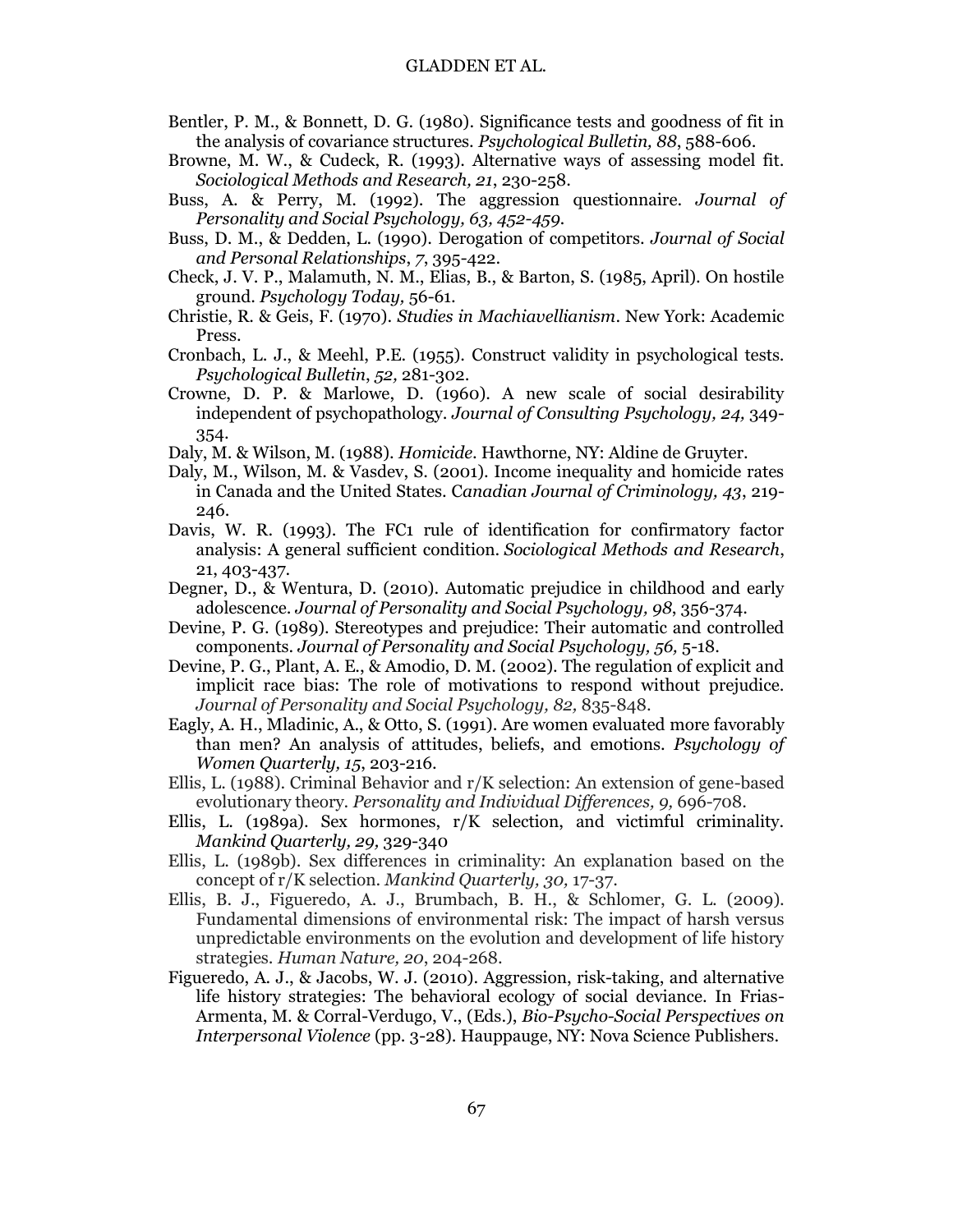- Figueredo, A. J., & McCloskey, L. A. (1993). Sex, money, & paternity: The evolutionary psychology of domestic violence*. Ethology and Sociobiology*, *14,* 353-379.
- Figueredo, A. J., & Rushton, J. P. (2009). Evidence for shared genetic dominance between the general factor of personality, mental and physical health, and life history traits. *Twin Research and Human Genetics*, *12*, 555–563.
- Figueredo, A. J., & Wolf, P. (2009) Assortative pairing and life history strategy. *Human Nature, 20,* 317-330.
- Figueredo, A. J., Andrzejczak, D. J., Jones, D. J., Smith-Castro, V., & Montero-Rojas, E. (2011). Reproductive strategy and ethnic conflict: Slow life history as a protective factor against negative ethnocentrism in two contemporary societies. *Journal of Social, Evolutionary, and Cultural Psychology*, *5*, 14-31.
- Figueredo, A. J., Gladden, P. R., & Beck, C. J. A. (2012a). Intimate partner violence and life history strategy. In A. Goetz & T. Shackelford, (Eds.), *The Oxford Handbook of Sexual Conflict In Humans*, Chapter 5 (pp. 72-99). New York, NY: Oxford University Press.
- Figueredo, A. J., Gladden, P. R., & Hohman, Z. (2012b). The evolutionary psychology of criminal behavior. In S.C. Roberts, (Ed.), *Applied Evolutionary Psychology*, (pp. 201-221). New York, NY: Oxford University Press.
- Figueredo, A. J., McKnight, P. E., McKnight, K. M., & Sidani, S., (2000). Multivariate modeling of missing data within and across assessment waves. *Addiction, 95* (Supplement 3), pp. S361-S380.
- Figueredo, A. J., Sales, B. D., Becker, J. V., Russell, K., & Kaplan, M. (2000). A Brunswikian Evolutionary-Developmental model of adolescent sex offending. *Behavioral Sciences and the Law, 18,* 309-329*.*
- Figueredo, A. J., Vásquez, G., Brumbach, B. H., Schneider, S. M. R., Sefcek, J. A., Tal, I. R., Hill, D., Wenner, C. J., & Jacobs, W. J. (2006). Consilience and life history theory: From genes to brain to reproductive strategy. *Developmental Review, 26*, 243-275.
- Gioia, G. G., Isquith, P. K., Retzlaff, P., & Espy, K. A. (2002). Confirmatory Factor Analysis of the BRIEF in a Clinical Sample. *Child Neuropsychology, 8,* 249- 257.
- Gladden, P. R. (2011). Rule Governed Behavior: Investigating a structural model of influences on adherence to rules. Unpublished Doctoral Dissertation, University of Arizona.
- Gladden, P. R., Figueredo, A. J., & Jacobs, W. J. (2009). Life history strategy, psychopathic attitudes, personality, and general intelligence. *Personality and Individual Differences, 46*, 270-275.Gladden, P. R., Figueredo, A. J., & Snyder, B. (2010). Life history strategy and evaluative self-assessment. *Personality and Individual Differences*, *48*, 731–735.
- Gladden, P. R., Sisco, M., & Figueredo, A. J. (2008). Sexual coercion and life history strategy. *Evolution and Human Behavior, 29*, 319-326.
- Gladden, P. R., Welch, J., Figueredo, A. J., & Jacobs, W. J. (2009). Moral intuitions and religiosity as spuriously correlated life history traits. *Journal of Evolutionary Psychology*, *7*, 167–184.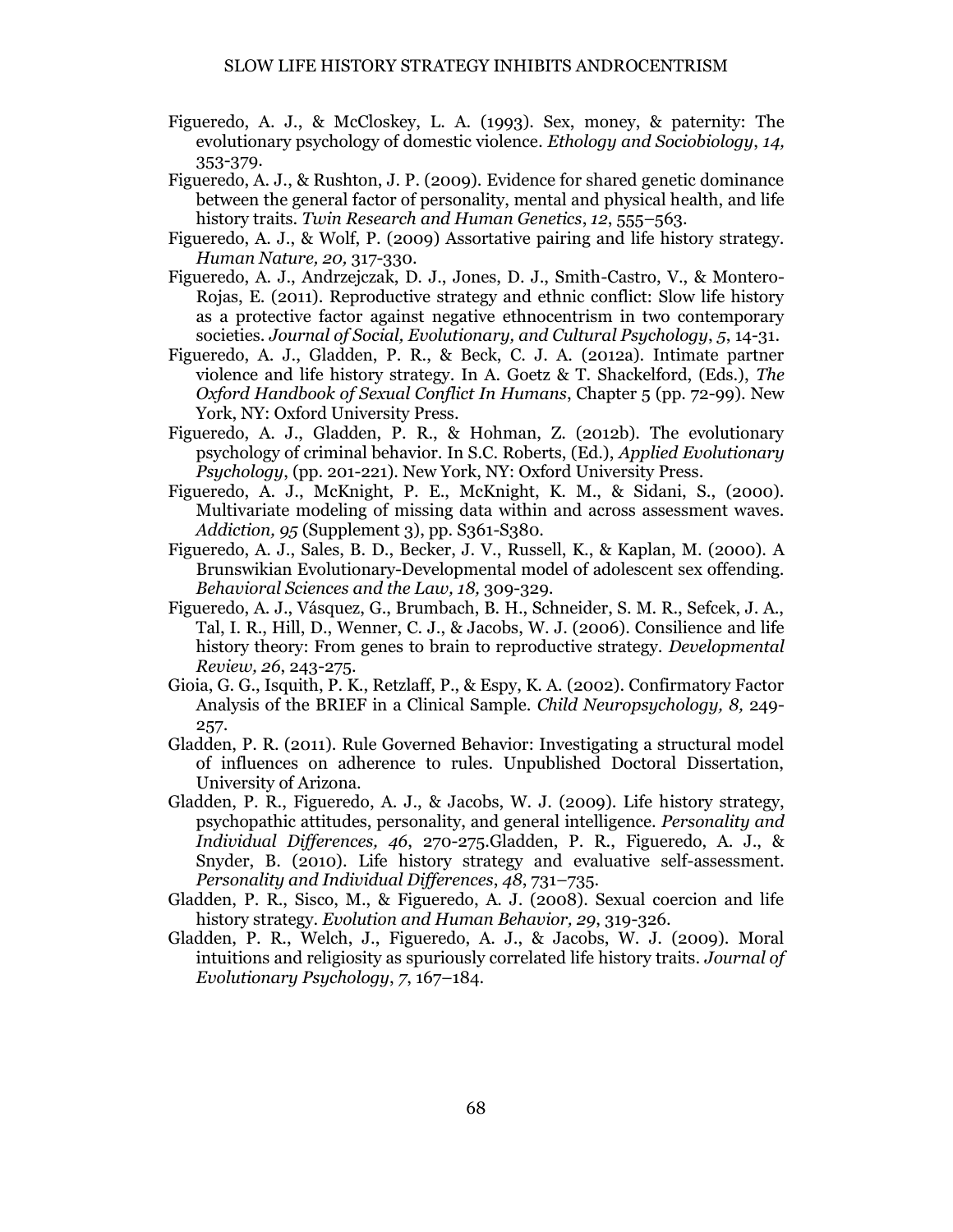- Glick, P., & Fiske, S. T. (1996). The Ambivalent Sexism Inventory: Differentiating hostile and benevolent sexism. *Journal of Personality and Social Psychology, 70,* 491–512.
- Glick, P., & Fiske, S. T. (1999). Sexism and other " isms": Interdependence, status, and the ambivalent content of stereotypes. In W. B. Swann, Jr., J. H. Langlois, & L. A. Gilbert (Eds.), *Sexism and stereotypes in modern society: The gender science of Janet Taylor Spence* (pp.193–221). Washington, DC: American Psychological Association.
- Gorsuch, R. L. (1983). *Factor Analysis.* Hillsdale, N.J.: Erlbaum.
- Graziano, W. G., & Habashi, M. M. (2010). Motivational processes underlying both prejudice and helping. *Personality and Social Psychology Review, 14,* 313-331.
- Henry, P. J., & Sears, D. O. (2002). The symbolic racism 2000 scale. *Political Psychology, 23,* 253-283.
- Hogg, M. & Abrams, D. (1990). Social motivation, self-esteem and social identity. In Abrams, D & Hogg, M (Eds) *Social identity theory: Constructive and critical advances.* London: Harvester Wheatsheaf.
- Hu, L. T., & Bentler, P. M. (1995). Evaluating model fit. In R. H. Hoyle (Ed.), *Structural equation modeling: Concepts, issues, and applications* (pp. 76- 99). Thousand Oaks, CA: Sage.
- Jackson, J. J., & Kirkpatrick, L. A. (2007). The structure and measurement of human mating strategies: toward a multidimensional model of sociosexuality. *Evolution and Human Behavior, 28,* 382–391.
- Kaplan, H. S. & Gangestad, S. W. (2005). Life History Theory and Evolutionary Psychology. *In: The handbook of evolutionary psychology* (pp. 68-95)*.* Buss, D.M. Hoboken, NJ: John Wiley and Sons.
- Kirsner, B. R., Figueredo, A. J., & Jacobs, W. J. (2003). Self, friends, and lovers: Structural relations among Beck Depression Inventory scores and perceived Mate Values. *Journal of Affective Disorders*, *75,* 131-148.
- Klonis, S. C., Plant, E. A., & Devine, P. G. (2005). Internal and external motivation to respond without sexism. *Personality and Social Psychology Bulletin, 31,* 1237-1249.
- Kurzban, R., & Leary, M. R. (2001). Evolutionary origins of stigmatization: The functions of social exclusion. *Psychological Bulletin, 127,* 187-208.
- Larsen, K. S., & Long, E. (1988). Attitudes toward sex-roles: Traditional or egalitarian? *Sex Roles, 19,* 1-12.
- Levenson, M. R., Kiehl, K. A., & Fitzpatrick, C. M. (1995). Assessing psychopathic attributes in a noninstitutionalized population. *Journal of Personality and Social Psychology*, *68,* 151-158.
- Lonsway, K. A. & Fitzgerald, L. F. (1995). Attitudinal Antecedent of Rape Myth Acceptance: a theoretical and empirical examination. *Journal of Personality and Social Psychology, 68*, 704-711.
- Malamuth, N. (1996). Research on the confluence model of sexual aggression based on feminist and evolutionary perspectives. In Buss, D., & Malamuth, N. (Eds.). Sex, power, conflict: Evolutionary and feminist perspectives. (pp. 269- 295). New York: Oxford University Press.
- Malamuth, N. (1998). The confluence model as an organizing framework for research on sexually aggressive men: Risk moderators, imagined aggression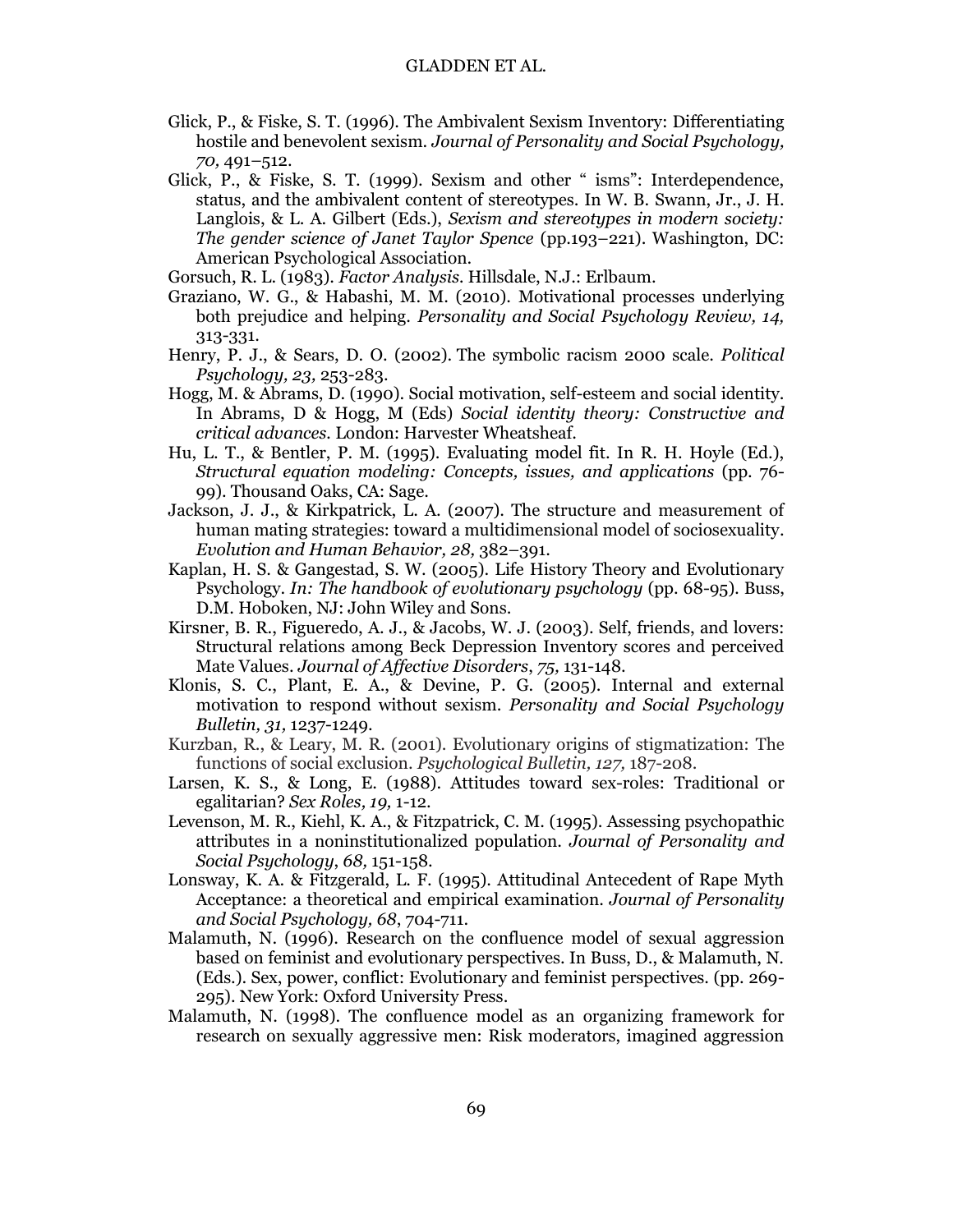and pornography consumption. In R. Geen and E. Donnerstein (Eds.) Aggression: Theoretical and empirical reviews. (pp. 229-245). New York: Academic Press.

- Malamuth, N. M., Huppin, M., & Paul, B. (2005). Sexual Coercion*.* In D. M. Buss (Ed.),. *The Handbook of Evolutionary Psychology* (pp. 394-418). New York, NY: Wiley.
- Malamuth, N. M., Linz, D., Heavey, C. L., Barnes, G., & Acker, M. (1995). Using the confluence model of sexual aggression to predict men's conflict with women: A 10-year follow-up study. *Journal of Personality and Social Psychology, 69,* 353–369.
- Malamuth, N. M., Sackloskie, R., Koss, M. P., Tanaka J. (1991): The characteristics of aggressors against women: Testing a model using a national sample of college students. *Journal of Consulting and Clinical Psychology, 59,* 670-681.
- Navarette, C. D. & Fessler, D. M. T. (2006). Disease Avoidance and Ethnocentrism: the effects of disease vulnerability and disgust sensitivity on intergroup attitudes. *Evolution and Human Behavior*, 27, 270-282.
- Navarette, C. D., Fessler, D. M. T., & Eng, S. J. (2007). Elevated ethnocentrism in the first trimester of pregnancy. *Evolution and Human Behavior*, 28, 60-65.
- O'Brien, R. M. (1994) Identification of simple measurement models with multiple latent variables and correlated errors. *Sociological Methodology, 24*, 359- 383.
- Olderbak, S. & Figueredo, A. J. (2010). Life History Strategy as a longitudinal predictor of relationship satisfaction and dissolution. *Personality and Individual Differences, 49,* 324-329.
- Paulhus, D. L. (1989). *Measuring self-deception and impression management in self-reports; The Balanced Inventory of Desirable Responding*—*Version 6.*  Unpublished manual.
- Paulhus, D. L., Neumann, C. S., & Hare, R. D. (in press). Manual for the *Self-Report Psychopathy scale*. Toronto: Multi-Health Systems.
- Paulhus, D. L, & Reid, D. B. (1991). Enhancement and denial in socially desirable responding. *Journal of Personality and Social Psychology, 60,* 307-317.
- Pettigrew, T. F., & Meertens, R. W. (1995). Subtle and blatant prejudice in Western Europe. *European Journal of Social Psychology*, *25*, 57-75.
- Plant, E. A., & Devine, P. G. (1998). Internal and external motivation to respond without prejudice. *Journal of Personality and Social Psychology, 75,* 811- 832.
- Reilly, T. (1995). A necessary and sufficient condition for identification of confirmatory factor analysis models of complexity one. *Sociological Methods and Research*, 23, 421-441.
- Richeson, J. A., & Shelton, J. N. (2003). When prejudice does not pay: effects of interracial contact on executive function*. Psychological Science, 14*, 287-290.
- Rigdon, E. E. (1995). A necessary and sufficient identification rule for structural models estimated in practice. *Multivariate Behavioral Research*, *30*, 359- 383.
- Rowe, D. C., Vazsonyi, A. T., & Figueredo, A. J. (1997). Mating Effort in adolescence: Conditional or alternative strategy? *Personality and Individual Differences, 23,* 105-115.